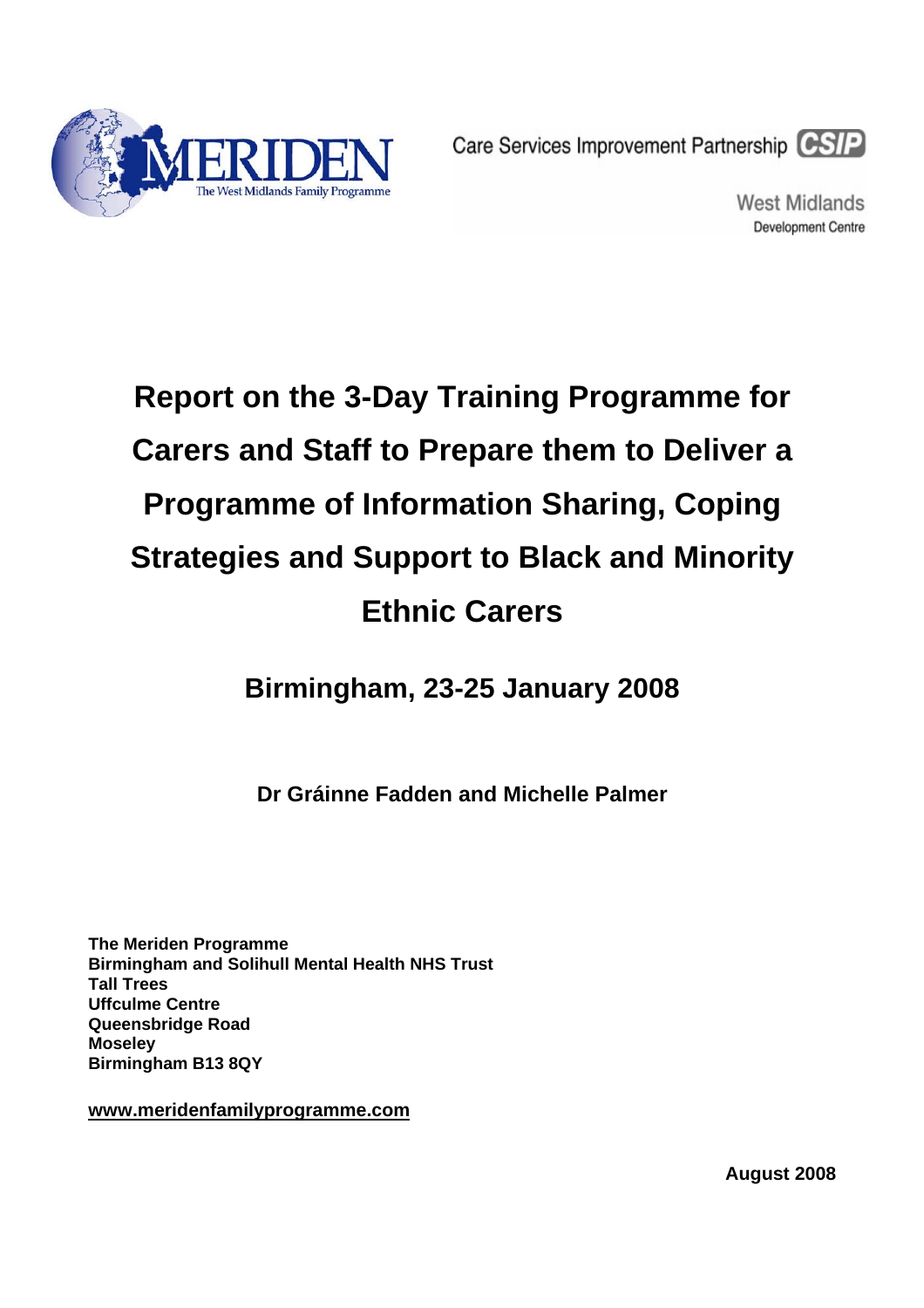#### **Executive Summary**

- 1. The training was the second course commissioned by CSIP in order to develop skills for delivering Carers' Education and Support to BME groups in the West Midlands, the first course having ran in January of 2007.
- 2. The training followed the same format as the 2007 course, being delivered over three days by a team consisting of two Meriden Programme Clinical Specialists, a CPN and a carer. All team members were trained Meriden Family Work trainers.
- 3. Course content mirrored the 2007 course. Minor alterations were made in accordance with feedback from the 2007 programme.
- 4. There were twenty-two course participants, sixteen professionals and six carers
- 5. Course participants were relatively inexperienced in delivering training prior to the three-day Caring for Carers training course
- 6. Overall levels of reported knowledge and confidence in training across a variety of topic areas increased following the course. Participants also felt that they had developed a better understanding of carers' needs and the importance of sharing information and developing networks to support this
- 7. Knowledge levels on all twelve topic areas measured increased over the three-day course
- 8. Confidence levels on all twelve topic areas measured increased from prior to the course
- 9. Overall, the course rated very well in terms of meeting its objectives (with 32% of participants giving it the maximum score possible and an average rating given of 8.2 out of 10). Participants also commented very positively on course organisation, quality of trainers and event facilities
- 10. Course participants reported very positive feedback following the course commending the variety, relevance and appropriateness of topics covered and encouragement that they received from trainers
- 11. Overall, participants remarked that they valued the group-work and having the opportunity to develop their skills in a very practical way
- 12. Participants rated the Workbooks and course materials that they received as excellent, also noting that they were easy to use and a good guide for future training
- 13. Participants commented that they would value follow-up meetings/refresher days in order to share their knowledge and experiences of delivering local training courses
- 14. Demographic measures revealed that the majority of participants were staff members (73%); female (86%) and that the average age was 45 years (range 32–60 years). There was representation from a wide variety of ethnic groups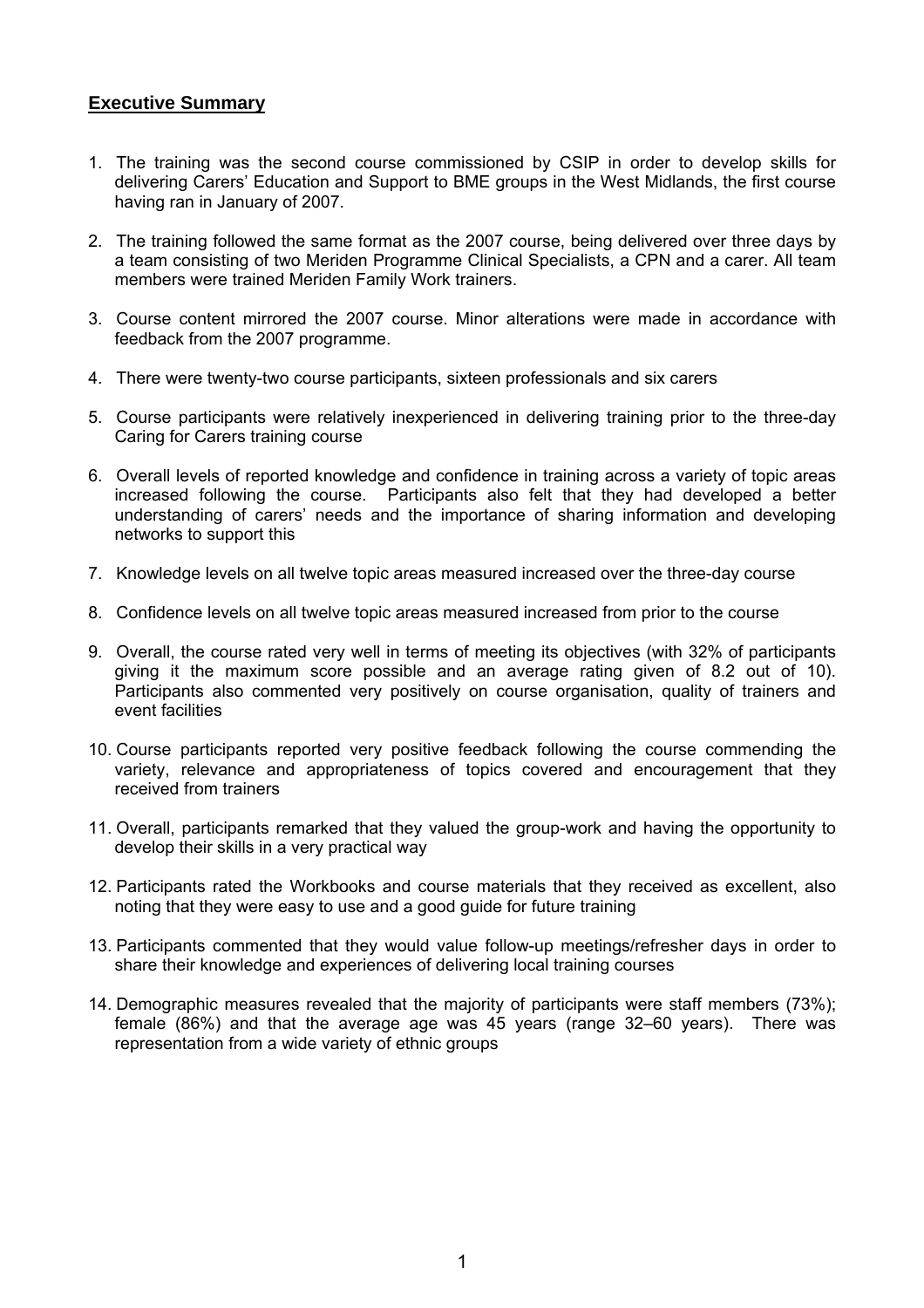#### **Introduction**

The innovative "Caring for Carers: A Training Programme for Black and Minority Ethnic Carers of People Experiencing Mental Health Problems", was developed by the Meriden Programme as a direct result of scoping work undertaken by the BME Sub Group of Carers in Partnership. The initial pilot programme was delivered in January of 2007 with the support of the West Midlands Care Services Improvement Partnership (CSIP). Following its successful evaluation, CSIP again provided support and funding for this second roll-out in 2008.

The BME 'Caring for Carers' training course detailed in this report aims to prepare staff and family members to deliver an eleven-week programme of information-sharing, coping strategies and support to carers of people experiencing mental health difficulties with a specific emphasis on the needs of Black and Minority Ethnic (BME) carers. The programme is designed to bring together small teams of staff and carers in order that they can develop their skills in training and supervising others in a highly collaborative, practical way over three-days. It is expected that by using this cascade model of training, participants on the three-day course will go on to deliver locally tailored carer support and education packages that specifically meet the needs of their local communities.

The aims of the course were achieved through experiential learning and the provision of an extensive range of written materials. A detailed manual was prepared detailing eleven modules covering the following topics:

- Introduction the experience of mental health problems in a family
- Experiences of caring
- Education and information sharing diagnosis and treatments
- Information on local mental health services
- Communication in families
- Communicating with professionals
- Problem solving
- Dealing with crisis and relapse management
- Recovery and hope
- Taking care of your own health
- Each of the modules detailed above contained information specifically relevant to BME carers

In terms of learning outcomes for the course, it was anticipated that by the end of the course, participants would:

- Develop a culturally sensitive knowledge base for sharing information with carers from diverse backgrounds
- Develop the practical skills to help carers develop a range of coping strategies
- Demonstrate the presentation skills required to share information with carers, including working with interpreters where appropriate
- Demonstrate ability in planning, organising and delivery of courses, delivery of presentations and facilitation of group learning
- Have an understanding of the resources available to support the planning and delivery of courses
- Develop an overview of the programme to be delivered to carers and consider how the programme may need to be adapted to meet the needs of specific BME carers and communities
- Consider the impact of race, culture and faith upon the service user and carer experience, and how these impact on care pathways and access to mental health services

The course was delivered through Meriden, the West Midlands Family Programme which is known both in the UK and worldwide as a programme that has expertise in relation to carers' issues and the implementation of family work. The course was delivered by Paula Conneely (Clinical Specialist & Trainer, Meriden Programme), Yasmin Malik (Community Psychiatric Nurse and Meriden Trainer), Chris Mansell (Clinical Specialist & Trainer, Meriden Programme), and Peter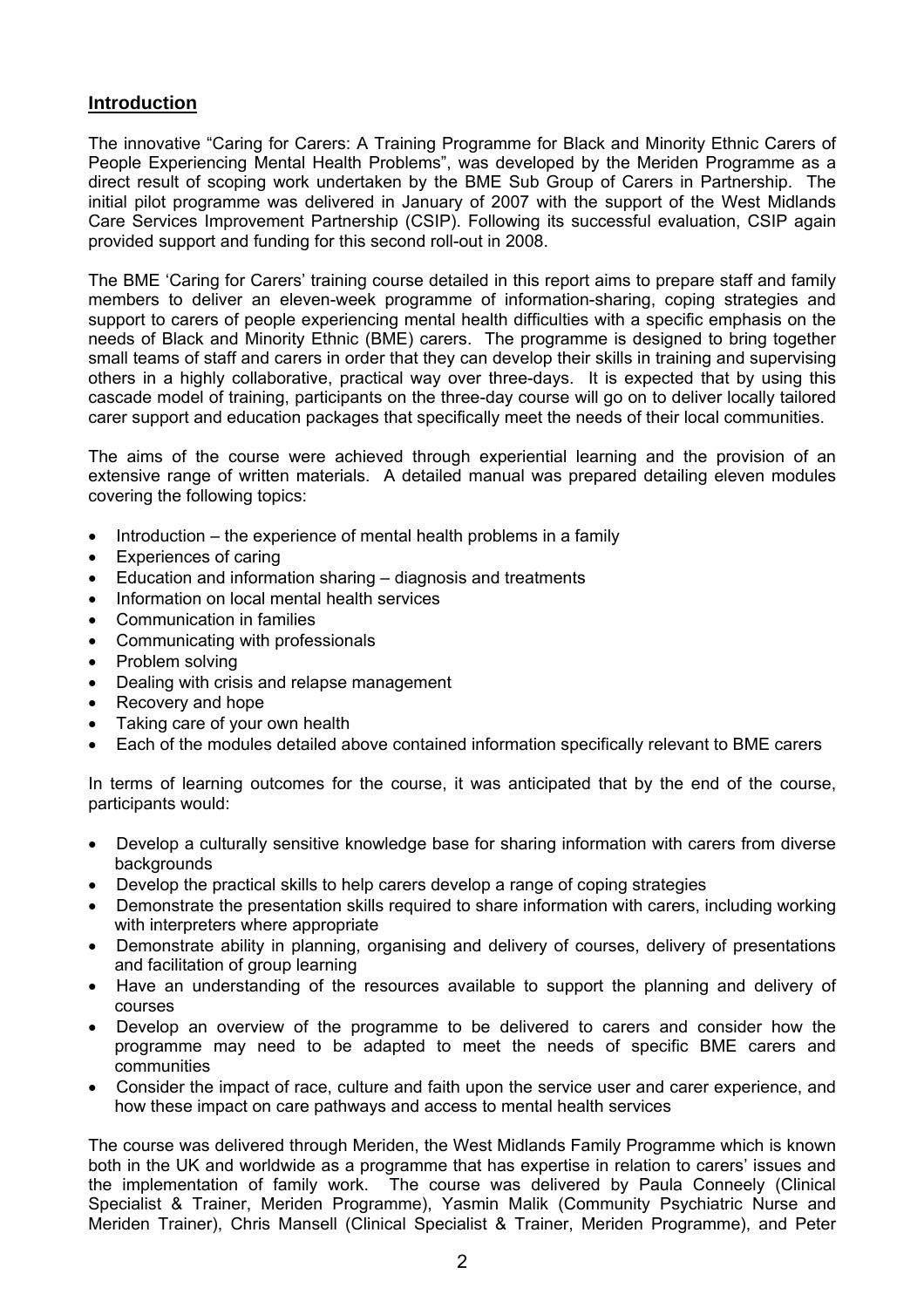Woodhams (Carer and Meriden Trainer). It was considered essential to have a carer as a member of the training team who would act as a model for the carers on the course who were being trained as trainers. This concept was reinforced by the feedback received following the 2007 programme. The format of the course was that some didactic material was presented, but it was primarily skillsbased training. Participants had to practice the skills that were introduced, receive feedback, then practice again, thereby developing their skills.

#### **Course Participants**

There were twenty-two participants on the course, sixteen staff (employed in a range of roles including: Nurse; Social Worker; Occupational Therapist; Carer Support Worker; Community Development Worker) and six family members. Of the twenty-two participants, nineteen were female (fourteen staff members and five family members) and three were male (two staff members and one family member) and the age range was 32-60 years with the mean age of participants being 45 years old.

As this course was aimed at training participants to deliver a programme of information-sharing, coping strategies and support to BME carers it seems pertinent to report a breakdown of participant by ethnic group.

| <b>Ethnic Group</b>            | Number of Participants Reporting Identification with Group |
|--------------------------------|------------------------------------------------------------|
| Asian Indian                   |                                                            |
| Asian Pakistani                |                                                            |
| <b>Asian Chinese</b>           | ⌒                                                          |
| Asian Other                    |                                                            |
| <b>Black African</b>           |                                                            |
| <b>Black African Caribbean</b> | 5                                                          |
| <b>Black Other</b>             |                                                            |
| White British/European         |                                                            |
| White Irish                    |                                                            |
| Other                          |                                                            |

A variety of both statutory and non-statutory organisations were represented: Alzheimer's Society, Sandwell; Axis (Birmingham City Council's team offering support for Black and Minority Ethnic people who are facing mental health difficulties); Care Services Improvement Partnership; Chinese Community Centre, Birmingham; Coventry and Warwickshire Partnership NHS Trust; Coventry Teaching Primary Care Trust; Future Health and Social Care; North Staffordshire Carers' Association; Stoke-on-Trent City Council; Tamarind Centre (Registered charity based in Coventry offering support to Black and minority Ethnic people who are facing mental health difficulties); Walsall Mental Health Carers Support Service; Worcester Mental Health Partnership NHS Trust; Worcestershire County Council. The rationale for recruiting participants from a range of organisations in this way stemmed from the Meriden Programme's experience of training carers in isolation which highlighted the need for supervision and support at a local level. In order to ensure that the carer education and support programmes could be successfully rolled-out, fully implemented and mainstreamed, collaboration between carers and service providers seemed advantageous. Again, this concept was reinforced through feedback received following the 2007 programme.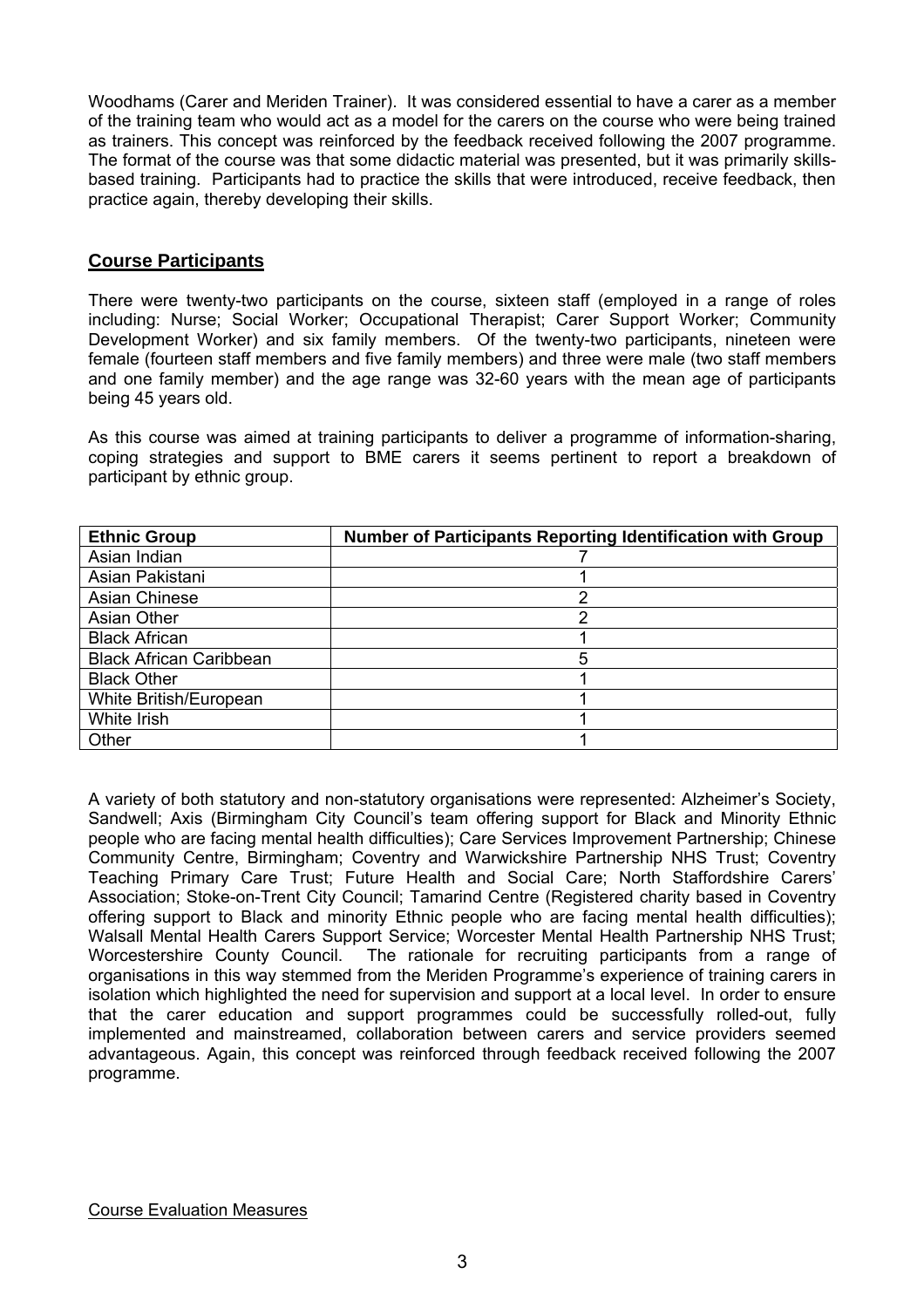In order that a course evaluation could be carried out participants were given a number of questionnaires both at the start and finish of the three-day course. These were as follows:

- 1) Background Questionnaire (Demographic Measure) Appendix 1
- 2) Background Questionnaire on Previous Training Experience (pre-course) Appendix 2
- 3) Knowledge and Confidence Questionnaire (pre- and post-course) Appendix 3
- 4) General Feedback Questionnaire on three day course (post-course) Appendix 4
- 5) General Evaluation of three day course (post-course) Appendix 5

#### **Results**

Because we are dealing with small numbers, most of these results will be presented as figures rather than percentages.

#### **a) Background Questionnaire on Previous Training Experience**

This questionnaire dealt with participants' previous experience and training in running training courses, all twenty-two participants responded to this questionnaire. An even split of eleven participants (eight staff and three carers) reported that they had received some previous training in how to train others whilst eleven (again, eight staff and three carers) said they had not. When reporting experience of training others or running training courses the group was less evenly divided with sixteen participants reporting that they had had some experience of this and six reporting that they had not. Of those who reported having some experience in this area, thirteen were staff and three were carers. Of those who reported having no experience in this area there were three staff and three carers.

When asked if they currently offered training to others again, eleven reported that they did, eleven that they did not. Of the eleven that did (eight staff, three carers), reports of the frequency that they were required to do so ranged from once a month to once every three months. Ten participants (nine staff, one carer) had experience of training multidisciplinary professional groups. Fourteen participants (thirteen staff, one carer) had experience of training unqualified/care staff/ volunteers. Eleven participants (eight staff, three carers) reported having experience of training carers/family members which was an even split between those who had no experience of doing this. When asked to report the topic areas they most commonly presented on these included: psychoeducation/information sharing, health promotion, coping strategies, self-development, assertiveness/confidence training, mental /physical health, values and attitudes around diversity issues, mental health law, computing and information technology.

 In summary, sixteen participants had some experience of training others/running training courses (thirteen staff and three carers) yet only eleven participants reported receiving training on how to be a trainer (eight staff and three carers).

#### **b) Knowledge and Confidence Questionnaire (Pre- and Post-course Measure)**

A questionnaire (Appendix 3) assessing the participants' knowledge of and confidence in delivering training on the different relevant topic areas such as provision of information, problem-solving, communication skills etc. was distributed to participants on the first morning of the course, and at the end of the three day training. Participants' pre- and post-course selfratings were compared. Twenty-one of the twenty-two participants completed each of the preand post-course measures, one participant was excluded from this section of the evaluation as they did not complete the pre-course measure therefore making comparison between their scores impossible.

Individual Participant's Knowledge and Confidence Ratings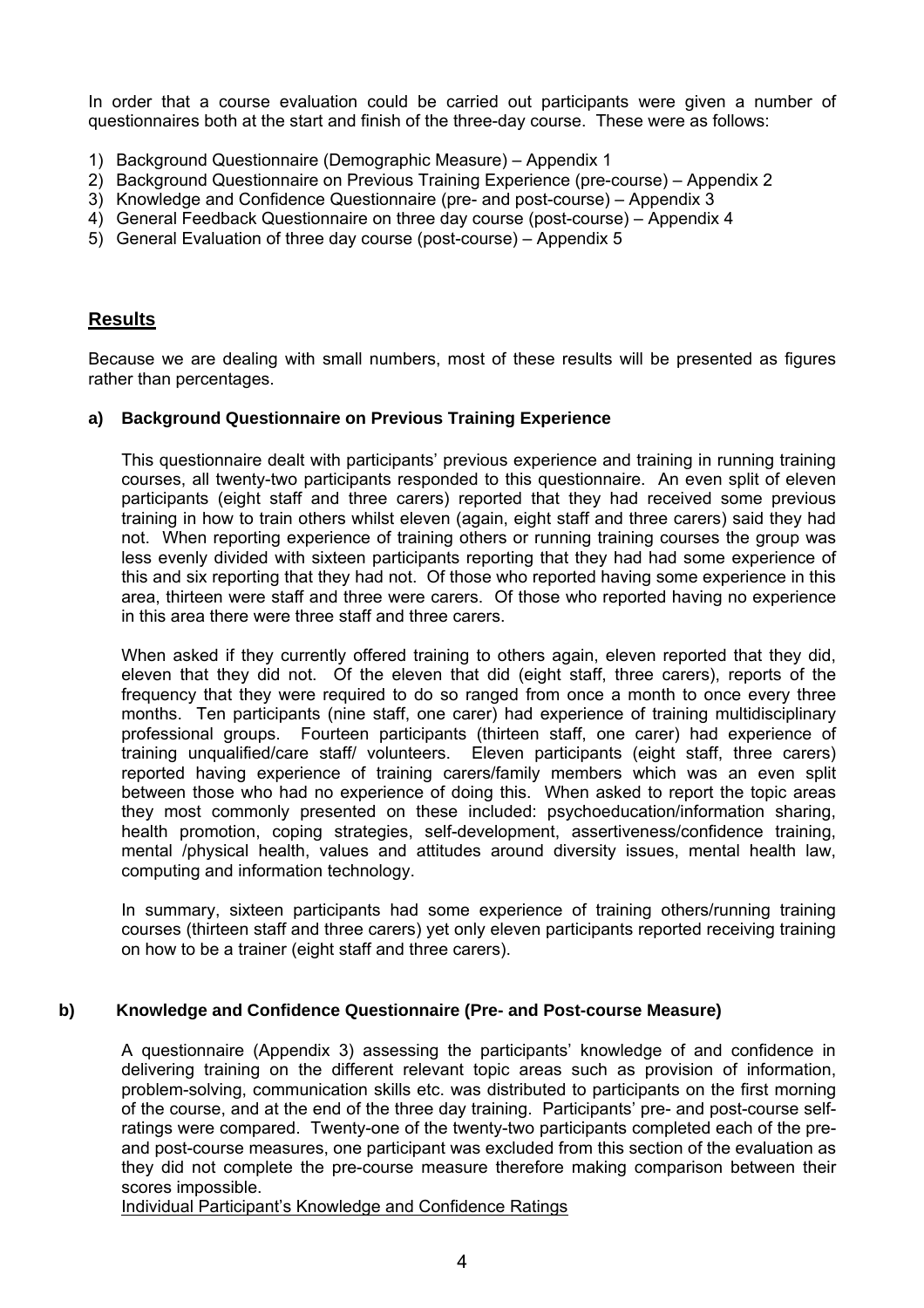In terms of changes in knowledge from pre- to post-training, twenty participants reported increases in knowledge over the three days of training (one reported no change). Individual participants' knowledge ratings can be seen in Table 1 (the possible range of scores was from 0 to 60 for each construct - knowledge and confidence). In the case where knowledge appeared not to have increased (Participant 10) this might be explained by the fact that the training had highlighted perceived gaps in the participants' knowledge base and/or that he or she needed more time to assimilate the knowledge that he or she had gained on the course.



With regard to changes in confidence from pre- to post-training, twenty participants reported that this increased over the three days of training. Individual participants' confidence ratings can be seen in Table 2 (Participant 10 reported a decrease in confidence by 1 point and Participant 17 reported no change). Where confidence appeared to have decreased slightly (Participant 11) this is not an unusual finding in that the concept of a post-training confidence 'dip' is well documented. For some, exposure to all the material they will have to deliver, and the reality of making presentation results in a drop in confidence. This usually settles once people begin to deliver training, realise that they can do it, and begin to get feedback from those they train.





Knowledge and Confidence Ratings Across Topic Areas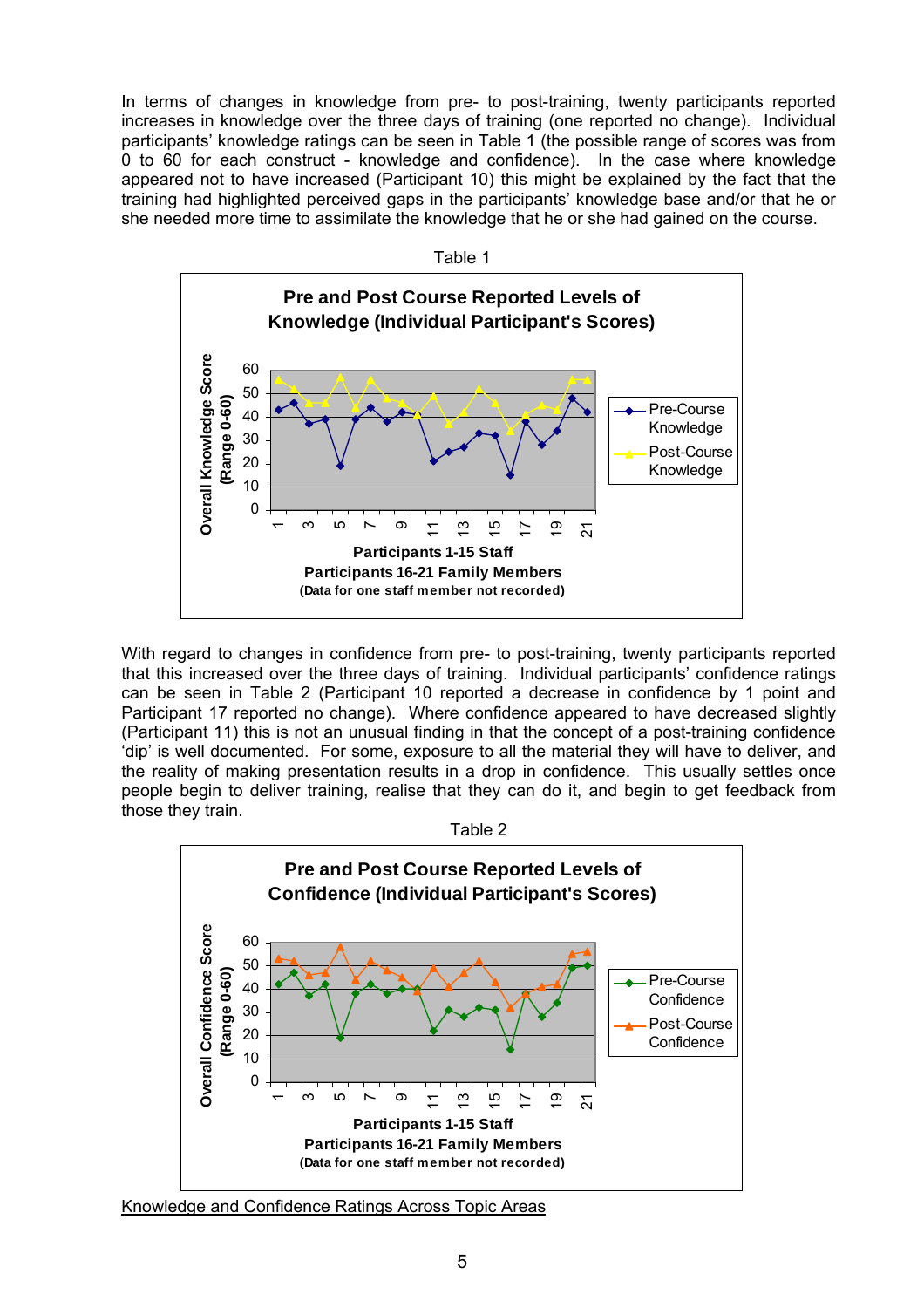In terms of changes in knowledge from pre- to post-training across topic areas, there was an overall increase in the level of reported knowledge over the three days of training. Individual question knowledge ratings can be seen in Table 3.



**Key -** Rate both your knowledge and confidence in the topic areas below: **1.** The experience of carers who have a relative with mental health difficulties; **2.** The specific issues facing BME carers; **3.** Information about mental health problems; **4.** Communication skills in families; **5.** Knowledge of local services; **6.** Problem-solving skills; **7.** Relapse prevention strategies; **8.** Hope and the Recovery Model; **9.** The importance of carers looking after themselves; **10.** Skills for making presentations to carers; **11.** Skills for facilitating group activities with carers; **12.** How to plan a carers support programme

With regard to changes in confidence from pre- to post-training across topic areas, there was an overall increase in the level of reported confidence over the three days of training. Individual question confidence ratings can be seen in Table 4.



**Key -** Rate both your knowledge and confidence in the topic areas below: **1.** The experience of carers who have a relative with mental health difficulties; **2.** The specific issues facing BME carers; **3.** Information about mental health problems; **4.** Communication skills in families; **5.** Knowledge of local services; **6.** Problem-solving skills; **7.** Relapse prevention strategies; **8.** Hope and the Recovery Model; **9.** The importance of carers looking after themselves; **10.** Skills for making presentations to carers; **11.** Skills for facilitating group activities with carers; **12.** How to plan a carers support programme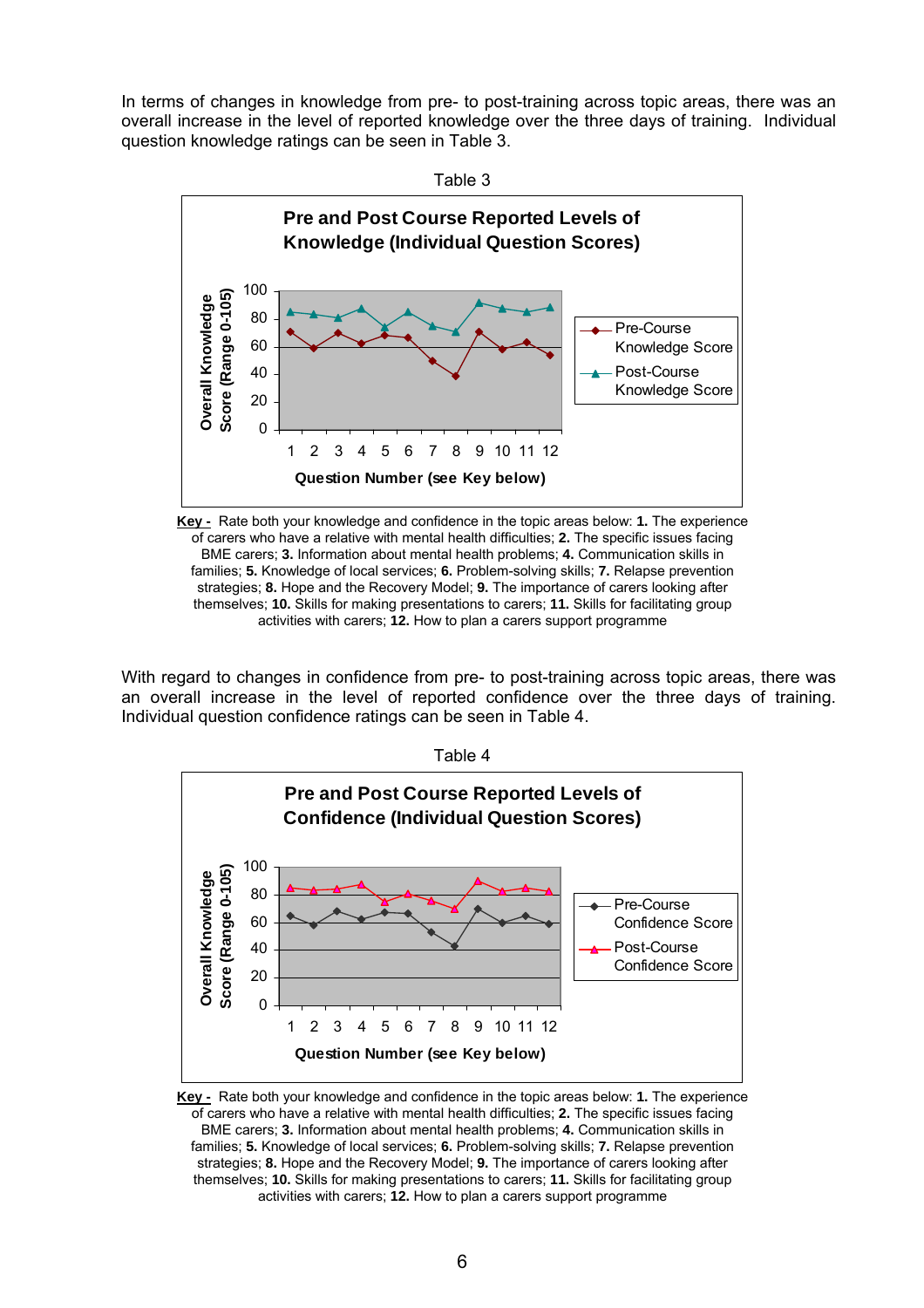#### **c) General Feedback Questionnaire**

 A general feedback questionnaire was distributed to participants at the end of the three-day training course (Appendix 4; results Appendix 6). On a scale from 0 (very poor) to 4 (excellent), the mean rating of the content of the course was 3.7, with positive comments made about the relevance, and comprehensiveness of material covered. The mean rating for the presentation of the course was 3.7, with participants noting the interactive nature, clarity and encouragement from trainers as being particularly beneficial. The mean rating for the content of the written materials and workbooks was 3.8 with comments that they were easy to use and a valuable resource for future training. A couple of participants also expressed the desire to have a copy of the Manual in an electronic format.

 Participants noted a great many gains from attending the course including enhanced knowledge and confidence across a range of topics. Participants also noted that they felt better able to organize and deliver training courses and that their group facilitation skills had improved. The opportunity for networking was also valued.

#### Comments included,

*"I have gained confidence in working within groups. Knowledge gained has been great. Feel valued as a carer, which makes a change!"* 

 *"The quality of training was excellent. It was interactive and enabled me to use and learn skills as a carer and professional. It will enhance my quality of life as a carer"* 

 *"I learnt a lot of practical skills which you never think about in your daily life generally"* 

#### **d) General Evaluation Form**

An evaluation form was also distributed to participants at the end of the three-day training course (Appendix 5). Firstly participants were asked to rate the extent to which they felt the course met its objectives on a scale from 0 (not at all) to 10 (completely) for which the mean rating was 8.2. On a scale of 0 (poor) to 3 (excellent) participants were asked to rate: Preevent notification and administration (mean 2.4); Quality of trainers (mean 2.9); Event facilities (mean 2.2) and Information packs (mean 2.8).

 The practical elements of both the content of the course and the way in which it was delivered really appealed to participants with many stating that they valued having the opportunity to practice skills through role-play, and developing their abilities to be able to both give and receive feedback in a positive, supportive way. Participants remarked on the emphasis on recovery and hope as being particularly useful with regard to this training.

 With regard to follow-up, most participants said that they would value follow-up meetings/workshops/refresher days whereby the group could come back together to share knowledge and experience. Maintaining contact with other trainees and Meriden trainers and developing networks also appeared to be important to participants.

*"I found the content very informative. Great framework to work with"* 

*"The 3 days was a very positive experience for me. First time I have attended a training where positive feedback was given"* 

*"I have enjoyed the 3 days and learnt new skills to deliver courses in the community, to make a difference to mine and other lives who are carers like me"*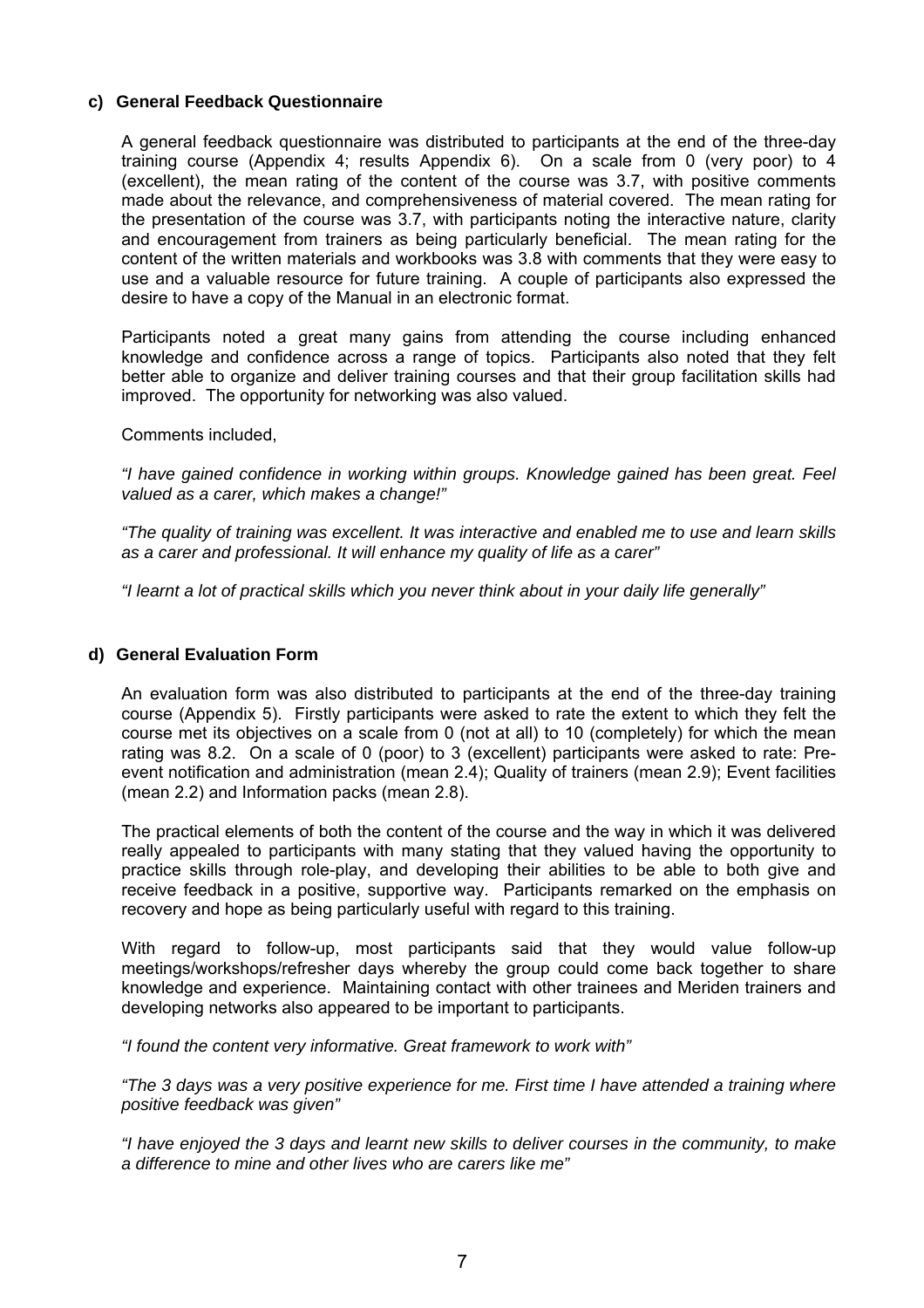#### **Summary of Results**

This report focuses on the second roll-out of "Caring for Carers: A Training Programme for Black and Minority Ethnic Carers of People Experiencing Mental Health Problems". The programme evaluation demonstrates that this training was well received by participants and was effective in increasing reported knowledge and confidence ratings.

#### **The Way Forward**

In addition to the delivery of the two 3-day training courses in 2007 and 2008, a number of other initiatives and support networks have been established. Following the first "Caring for Carers" course, a follow-on day for participants was facilitated by the Meriden Programme. Following training of the second cohort, a further day was organised which brought together participants from both courses and enabled feedback from trainers who had already rolled-out carer education programmes within their own communities.

Feedback from trainers indicated a number of successful roll-outs had already been undertaken, including programmes delivered in Mandarin and Hindi. A number of participants reported that they had altered their practice following the course; delivering existing carer education packages in a different way, adapting existing generic groups, and delivering entirely new support programmes based on the Meriden model. This verbal feedback was found to be useful, but highlighted a need to establish outcomes in a more structured and systematic manner. As such, a regional evaluation form was devised which will be sent out on a regular basis to participants to ascertain the specific attributes/frequency of rolled-out BME carer education packages. These data will be monitored jointly through both the Meriden Programme and CSIP West Midlands.

Further issues highlighted through the follow-on workshops were general support and supervision, and the benefits of networking with others trained in delivering family and carer interventions. As a result, the Meriden "Transcultural Family Work Forum" was suggested as a venue where participants could gain support and guidance. This bi-monthly special interest group was originally established as a forum for family workers with an interest in working with BME families and will be extended to meet the needs of "Caring for Carer" participants from September 2008.

As referred to earlier within this evaluation, both the 2007 and 2008 BME "Caring for Carers" courses were commissioned through CSIP West Midlands. A further training course is now scheduled for January 2009 under the same funding arrangements. Due to each cohort's successful evaluation, the next 3-day programme will remain similar in format - with additional materials added in line with feedback received from course participants and the funding body.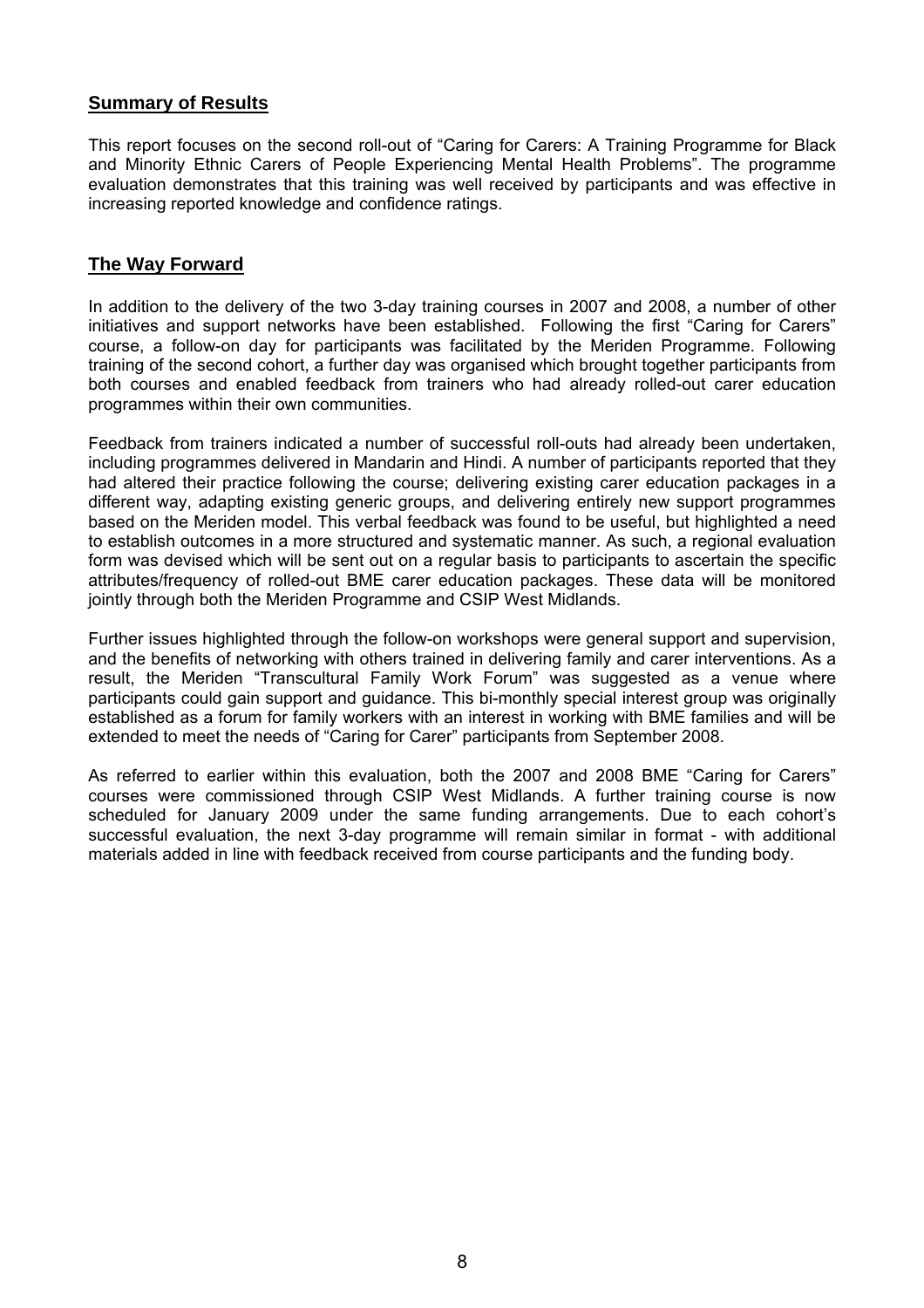# **Family Interventions Training Programme Background Questionnaire Caring for BME Carers**

| Name:                                                                                                                                                                                                                              |                                                                | Trust:                                                                                                                                                                                                                                                                                                                                                                     |                                                                                                       |
|------------------------------------------------------------------------------------------------------------------------------------------------------------------------------------------------------------------------------------|----------------------------------------------------------------|----------------------------------------------------------------------------------------------------------------------------------------------------------------------------------------------------------------------------------------------------------------------------------------------------------------------------------------------------------------------------|-------------------------------------------------------------------------------------------------------|
| <u> Age:</u>                                                                                                                                                                                                                       | Sex:<br>Male                                                   | Female<br>2                                                                                                                                                                                                                                                                                                                                                                |                                                                                                       |
| <b>Ethnic Group:</b><br>Asian - Indian<br>Asian - Pakistani<br>Asian - Chinese<br>Asian - Other<br><b>Black - African</b><br>Black - African Caribbean<br><b>Black - Other</b><br>White British / European<br>White Irish<br>Other | $\overline{z}$<br>3<br>4<br>5<br>b<br>$\prime$<br>ö<br>y<br>10 | Designation:<br><b>Nurse</b><br>Social Worker<br><b>Occupational Therapist</b><br><b>Clinical Psychologist</b><br>Psychiatrist<br>Counsellor<br><b>Substance Misuse Worker</b><br>Social Worker<br>Support / Project Worker / Care Assistant<br><b>Carer Support Worker</b><br><b>Community Development Worker</b><br>Carer<br><b>Service User</b><br>Other (Please State) | $\overline{z}$<br>$\overline{3}$<br>4<br>5<br>6<br>$\sqrt{2}$<br>ö<br>y<br>10<br>11<br>12<br>13<br>14 |

- **1. Do you have a clinical or professional qualification? If yes, please give details (eg. type and length of time held):**
- **2. Please list any relevant health/care-related training you have received (if different to above):**
- **3. Have you personal experience of being in a caring role for someone who is unwell? If so, how long have you been in this role?**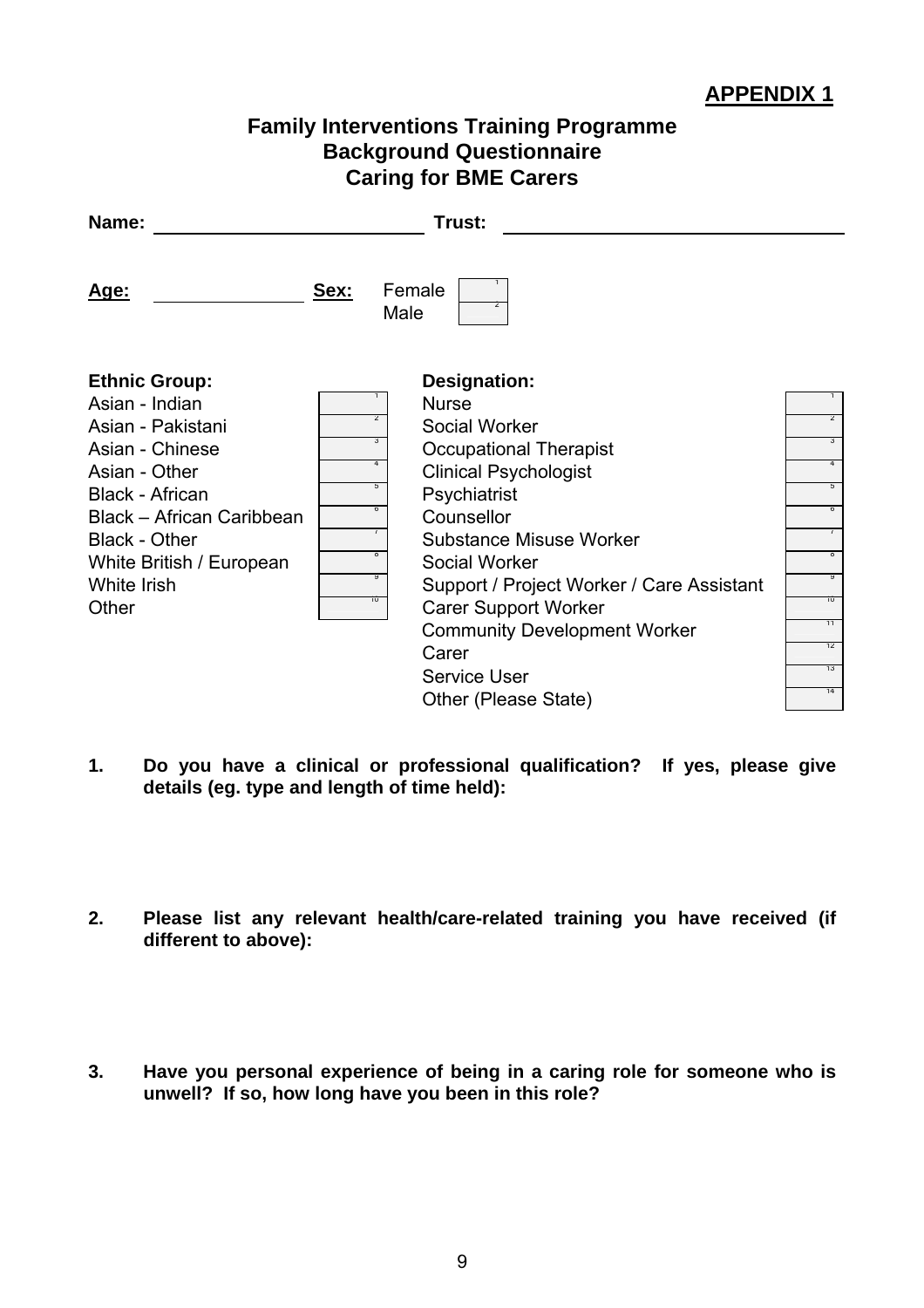| 4. | Have you had any specific training in working with families? | <b>Yes</b> | $\mathbf{1}$   |
|----|--------------------------------------------------------------|------------|----------------|
|    | If yes, please describe below:                               | <b>No</b>  | $\overline{2}$ |
| 5. | Are you currently involved in working with families?         | <b>Yes</b> | $\mathbf{1}$   |
|    | If yes, in what capacity?:                                   | <b>No</b>  | $\overline{2}$ |

#### **6. Do you currently work with those with severe and enduring mental health problems?**

|                                                                | <b>Yes</b><br><b>No</b> |  |
|----------------------------------------------------------------|-------------------------|--|
| If yes, is your job specifically focused on this client group? | <b>Yes</b><br><b>No</b> |  |

**8. What motivated you to participate in the training?** 

# **THANK YOU VERY MUCH FOR YOUR CO-OPERATION**

**Please return this questionnaire to: Your Course Trainer or**  Birmingham<br>**B13 &O**Y **The Meriden Programme Birmingham & Solihull Mental Health NHS Trust Tall Trees, Uffculme Centre Queensbridge Road Moseley B13 8QY**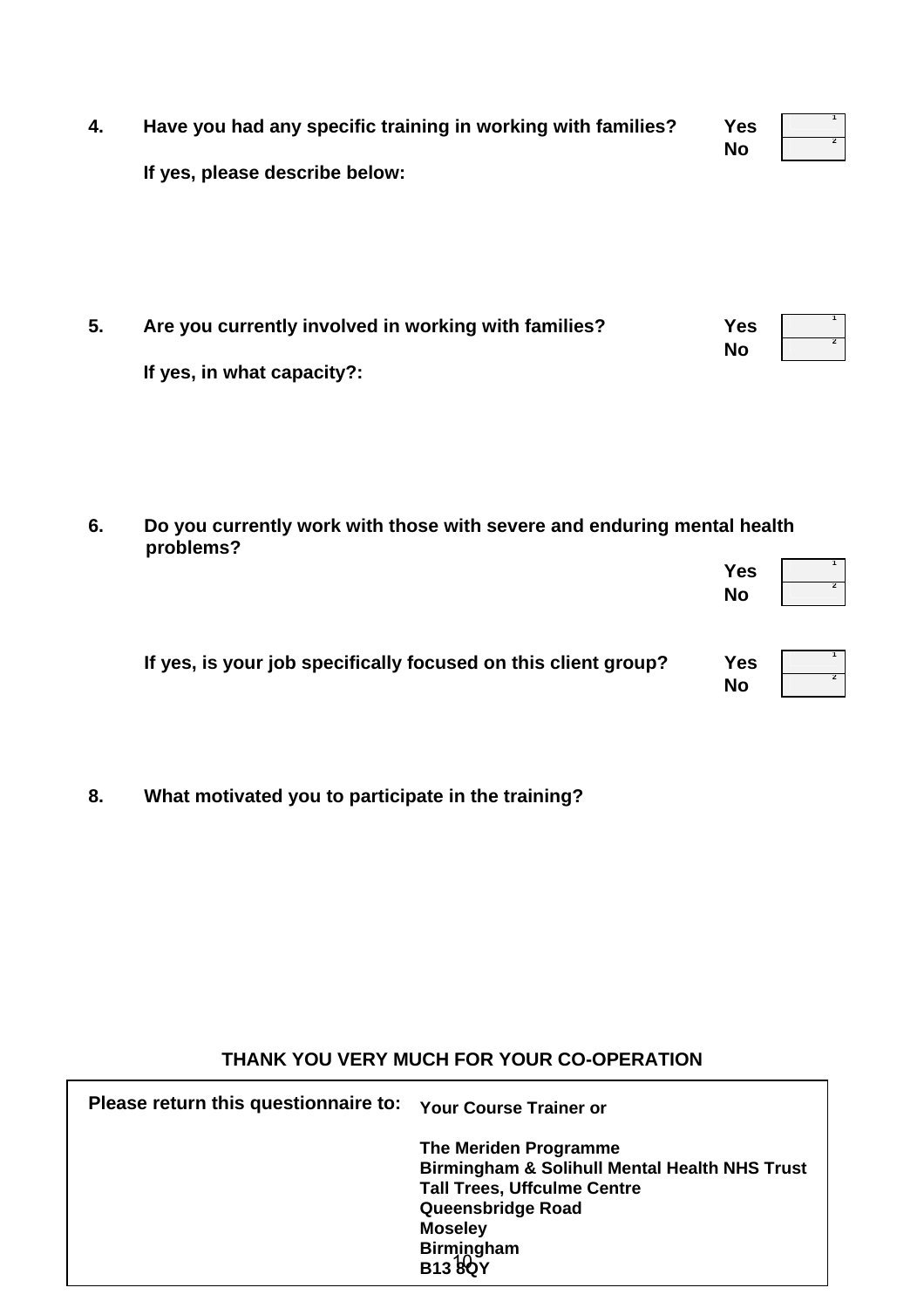

#### **PRE-TRAINING COURSE QUESTIONNAIRE ON PREVIOUS TRAINING AND SUPERVISION EXPERIENCE (Caring for BME Carers January 2007)**

**Name:** Date:

**1. Have you attended any courses/received any previous training on YES/NO how to be a trainer?** 

**If yes, please describe** 

**2. Have you had any experience of training others/running training YES/NO courses?** 

**If yes, please describe** 

**3. Does you currently offer training to others? YES/NO**

**If so, how frequently? (please tick one)** 

- **a) Once a month**
- **b) Once every 3 months**
- **c) Once every 6 months**
- **d) Once a year**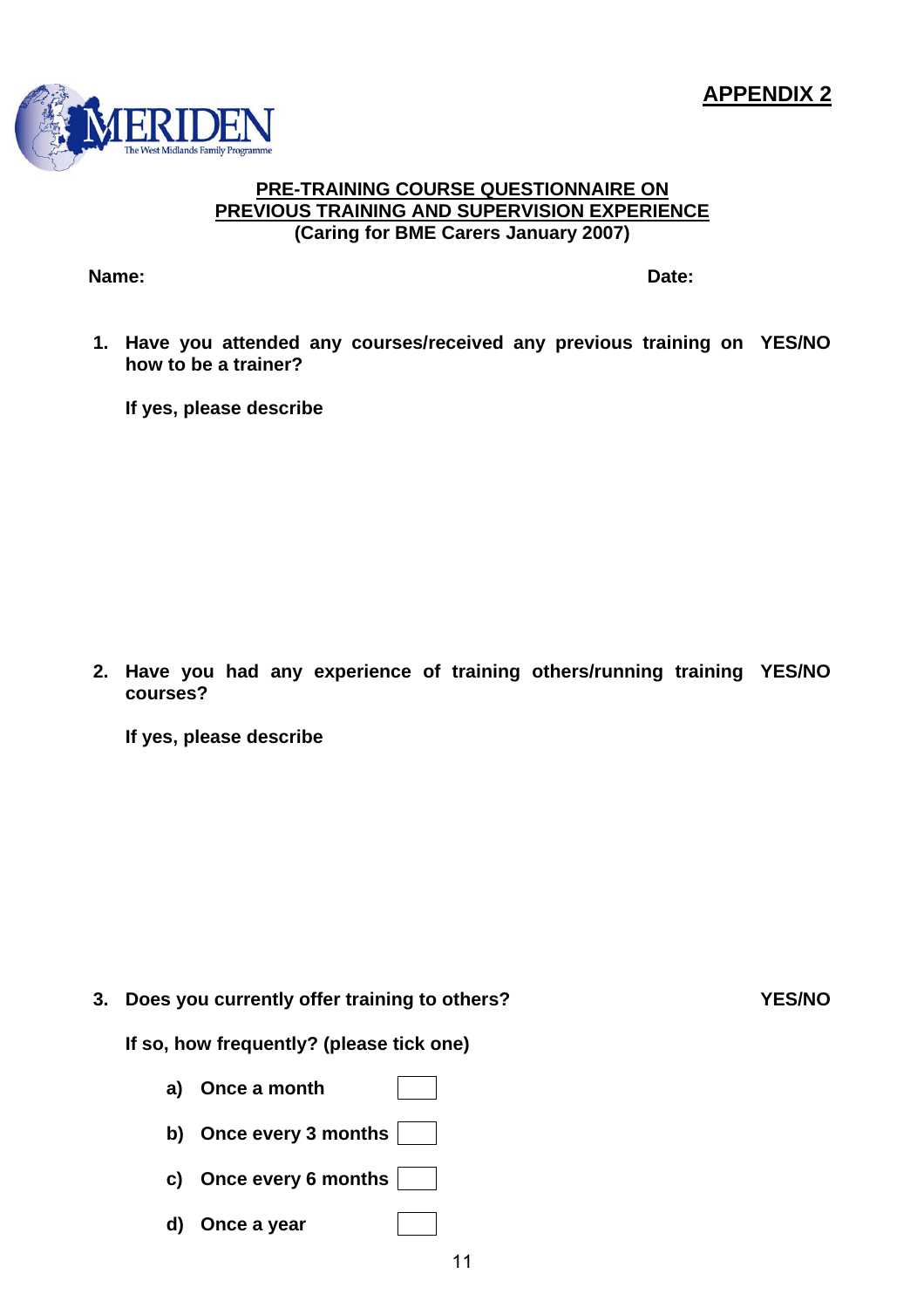**4. If you have had training experience has it involved the following: (please tick all that are relevant)** 

|                                                    | <b>YES</b> | <b>NO</b> |
|----------------------------------------------------|------------|-----------|
| a) Training multi-disciplinary professional groups |            |           |
| b) Training unqualified/care staff/volunteers      |            |           |
| c) Training carers and family members              |            |           |

- **5. List the top 3 topic areas you most commonly present on:** 
	- **i)**
	-
	- **ii)**
	- **iii)**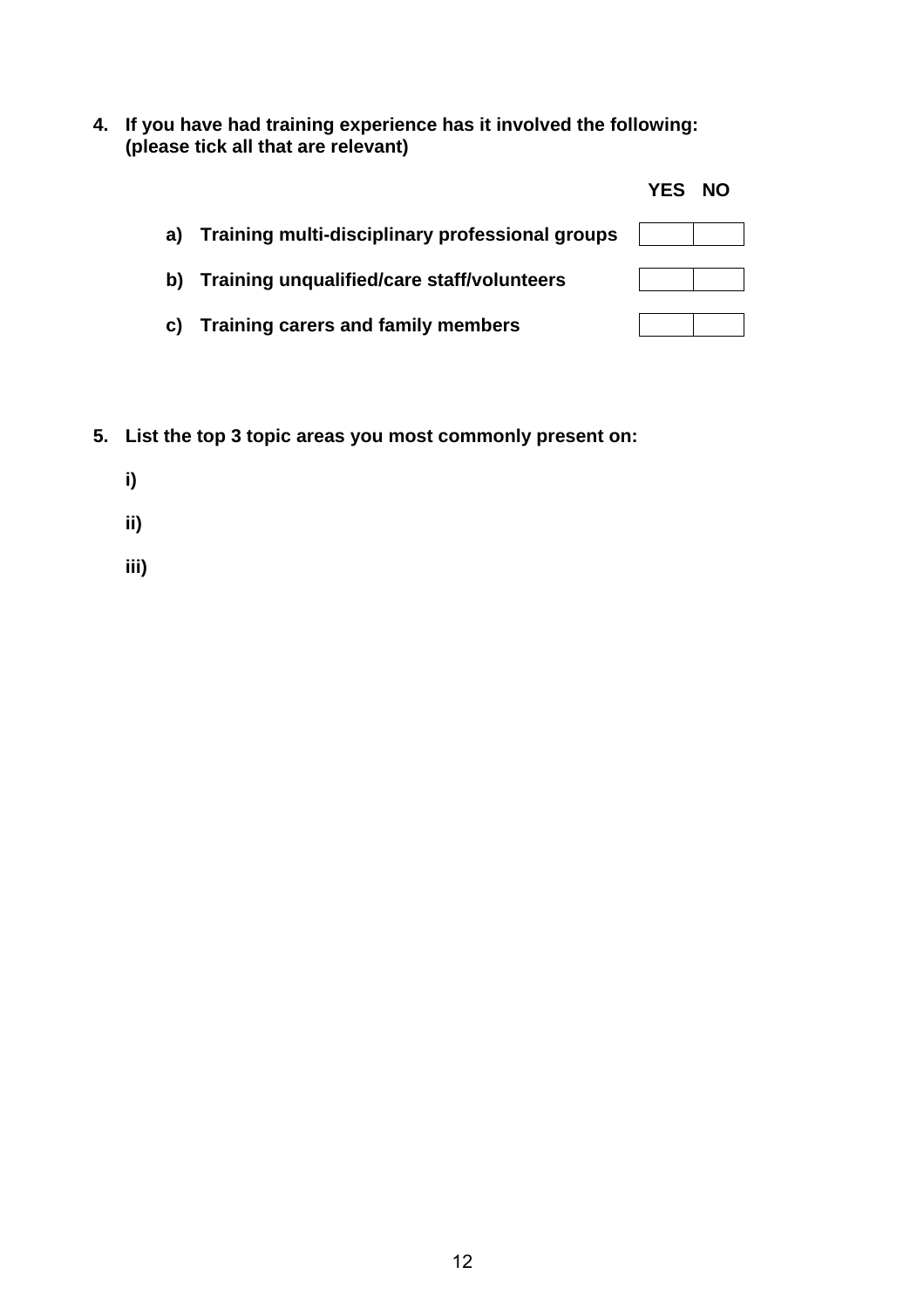# **CARING FOR BME CARERS**

## **PRE-TRAINING EVAULATION OF KNOWLEDGE AND CONFIDENCE**

#### **Name:** Date:

 $\sqrt{ }$ 

Please note both your knowledge of the topic areas below, and your confidence in training others on the following scale

|    |                                                                              |                  | Knowledge                            |   |                    |
|----|------------------------------------------------------------------------------|------------------|--------------------------------------|---|--------------------|
| 0  |                                                                              | $\overline{2}$   | 3                                    | 4 | 5                  |
|    | Know very little                                                             | Know quite a bit |                                      |   | Very knowledgeable |
|    |                                                                              |                  | <b>Confidence in Training Others</b> |   |                    |
| O  |                                                                              | $\overline{2}$   | 3                                    | 4 | 5                  |
|    | Not at all confident                                                         |                  | Quite confident                      |   | Very confident     |
| 1. | The experience of carers who have a relative with mental health difficulties |                  |                                      |   |                    |
|    | Knowledge:                                                                   |                  |                                      |   |                    |
|    | Confidence:                                                                  |                  |                                      |   |                    |
| 2. | The specific issues facing BME carers                                        |                  |                                      |   |                    |
|    | Knowledge:                                                                   |                  |                                      |   |                    |
|    | Confidence:                                                                  |                  |                                      |   |                    |

## **3. Information about mental health problems**

Knowledge:

Confidence:

## **4. Communication skills in families**

Knowledge:

Confidence:

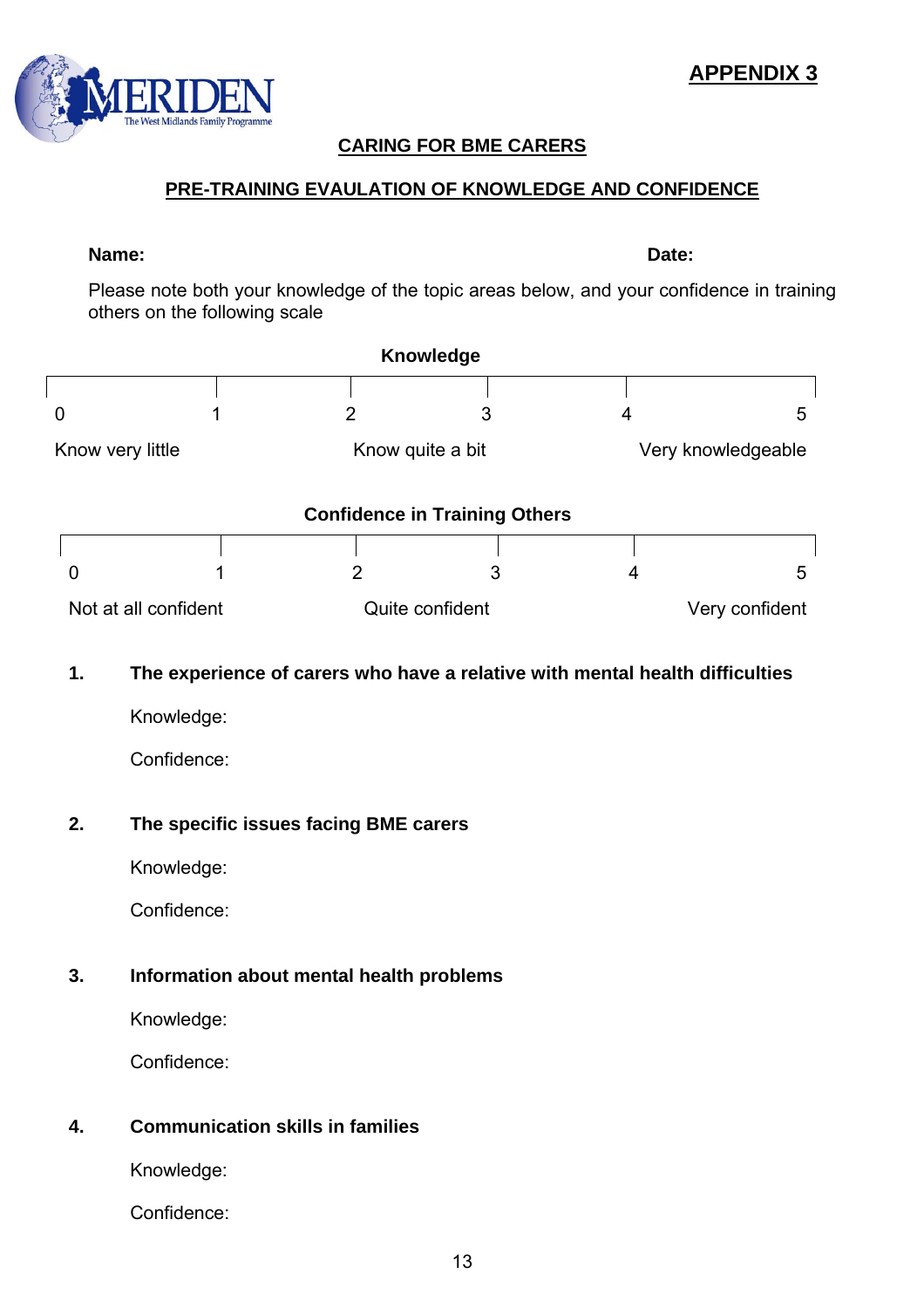## **5. Knowledge of local services**

Knowledge:

Confidence:

## **6. Problem-solving skills**

Knowledge:

Confidence:

## **7. Relapse prevention strategies**

Knowledge:

Confidence:

# **8. Hope and the Recovery model**

Knowledge:

Confidence:

# **9. The importance of carers looking after themselves**

Knowledge:

Confidence:

# **10. Skills for making presentation to carers**

Knowledge:

Confidence:

# **11. Skills for facilitating group activities with carers**

Knowledge:

Confidence:

# **12. How to plan a carers support programme**

Knowledge:

Confidence: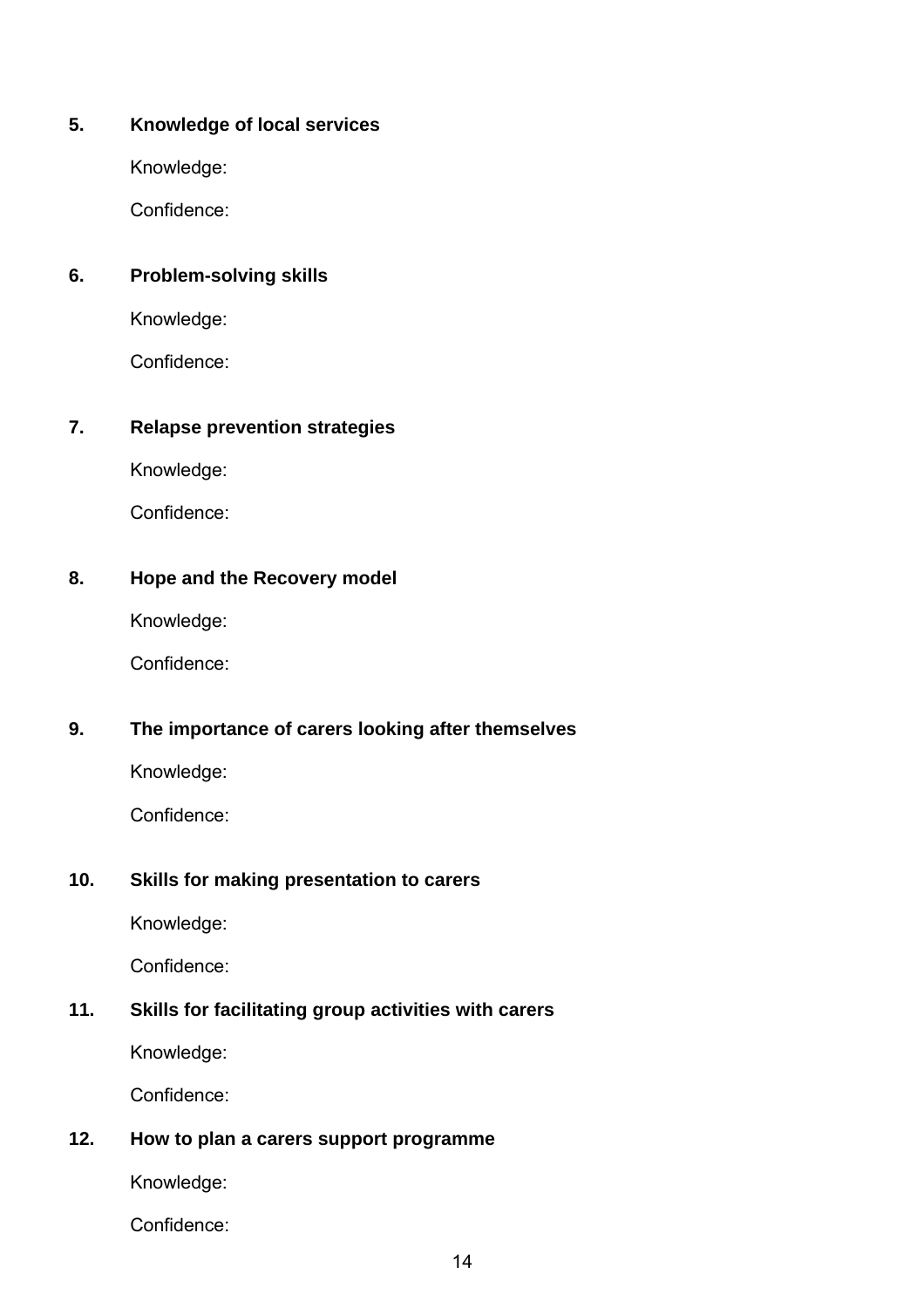# **Caring for BME Carers Feedback on 3 Day Training**

24-26 January 2007, Birmingham

| 0<br><b>Very Poor/</b><br>Inadequate | 1<br>Poor | $\mathbf{2}$<br>Average/<br>Acceptable | 3<br>Good | 4<br><b>Excellent</b>                                                                                                                                                                                                                                                                                                                           |
|--------------------------------------|-----------|----------------------------------------|-----------|-------------------------------------------------------------------------------------------------------------------------------------------------------------------------------------------------------------------------------------------------------------------------------------------------------------------------------------------------|
|                                      |           |                                        |           |                                                                                                                                                                                                                                                                                                                                                 |
| <b>CONTENT -</b><br><b>Comments:</b> |           |                                        |           |                                                                                                                                                                                                                                                                                                                                                 |
| <b>Comments:</b>                     |           |                                        |           |                                                                                                                                                                                                                                                                                                                                                 |
|                                      |           | <b>PRESENTATION -</b>                  |           | <b>RATING SCALE</b><br>Please use the above rating scale to rate the content and presentation of the training.<br>irrespective of presentation, to what extent was the content relevant,<br>appropriate and useful? Rate (0-4):<br>irrespective of content, to what extent was the material appropriately<br>and clearly presented? Rate (0-4): |

#### **C WRITTEN MATERIALS, WORKBOOKS ETC** Please rate the quality of the material you were provided with on the course. Rate (0-4)

#### **Comments:**

- **D** List 3 key things you gained from being on the course. This can include knowledge, skills or changes in attitude.
- **E** Is there anything else you would have liked to have covered on the course?
- **F** Any other general comments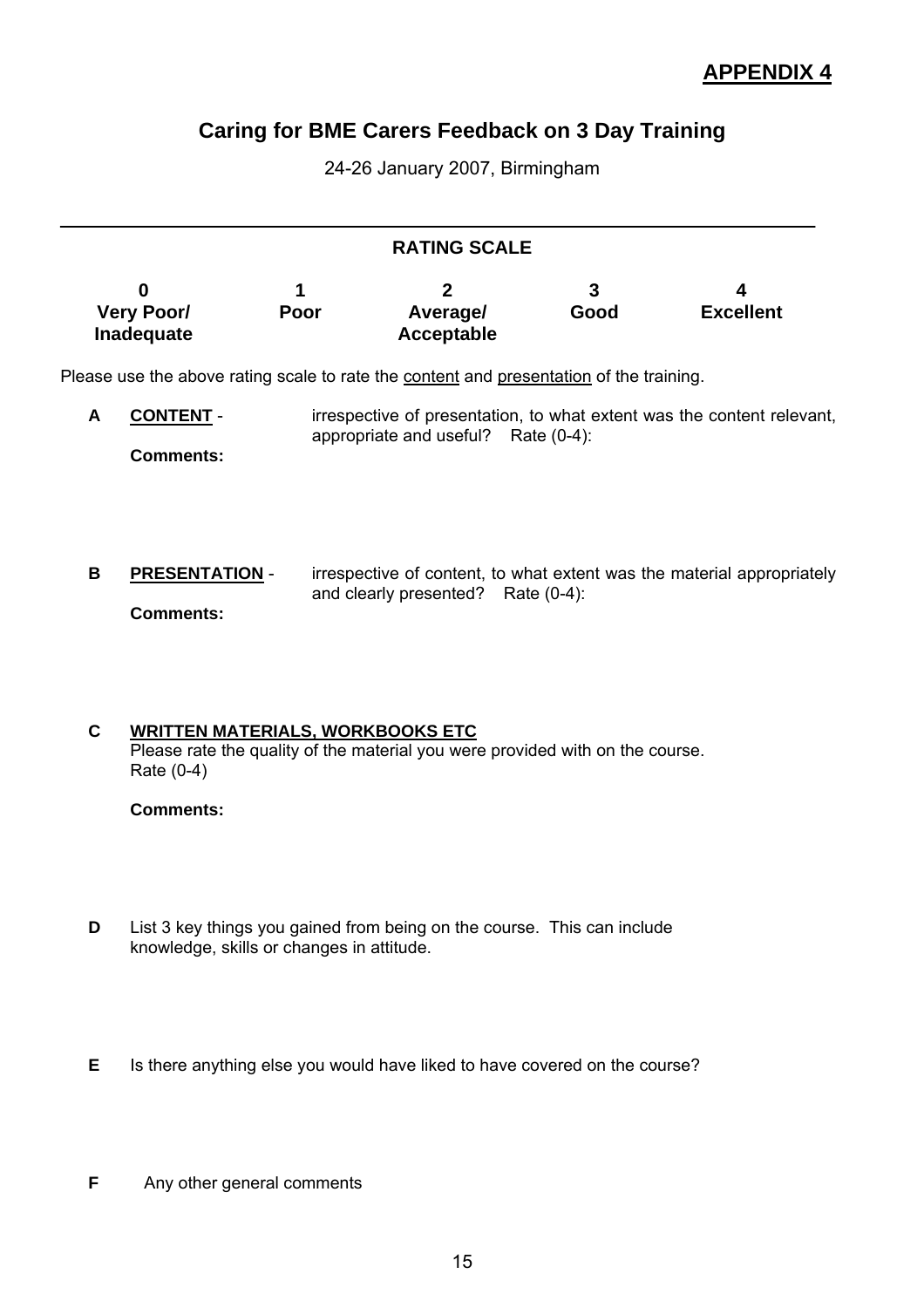#### **EVALUATION**

#### **Three Day Training for Staff & Carers to Deliver a Programme of Information-sharing, Coping Strategies and Support to BME Carers**

## **24-26 January 2007, Birmingham**

|                  |                                                |                | Did this event meet its objectives?                |                         |        |                                                     |          |                     |              |
|------------------|------------------------------------------------|----------------|----------------------------------------------------|-------------------------|--------|-----------------------------------------------------|----------|---------------------|--------------|
| $\mathbf 0$      | $\mathbf 1$                                    | $\overline{2}$ | $\mathbf{3}$                                       | $\overline{\mathbf{4}}$ | 5      | 6 <sup>1</sup>                                      | $7 \t 8$ | 9                   | 10           |
| Not at all       |                                                |                |                                                    |                         | partly |                                                     |          |                     | completely   |
|                  |                                                |                |                                                    |                         |        | How would you evaluate the following? Please circle |          |                     |              |
|                  |                                                |                | <b>Pre-event Notification &amp; Administration</b> |                         |        |                                                     |          |                     |              |
| <b>Excellent</b> |                                                | $\mathcal{I}$  | Good                                               |                         | $\int$ |                                                     |          | Satisfactory i Poor | Ĩ            |
|                  | <b>Quality of Trainers</b><br><b>Excellent</b> | $\mathbf{I}$   |                                                    |                         | Good i | <b>Satisfactory</b> i                               |          | Poor                | $\mathbf{r}$ |
|                  | <b>Event Facilities</b><br>Excellent i         |                |                                                    |                         | Good i | <b>Satisfactory</b> i                               |          | Poor                | $\mathbf{r}$ |
|                  | <b>Information Packs</b>                       |                |                                                    |                         |        |                                                     |          |                     |              |
| <b>Excellent</b> |                                                | Ĩ              | Good                                               |                         | $\int$ | <b>Satisfactory</b> i                               |          | Poor                | $\mathbf{r}$ |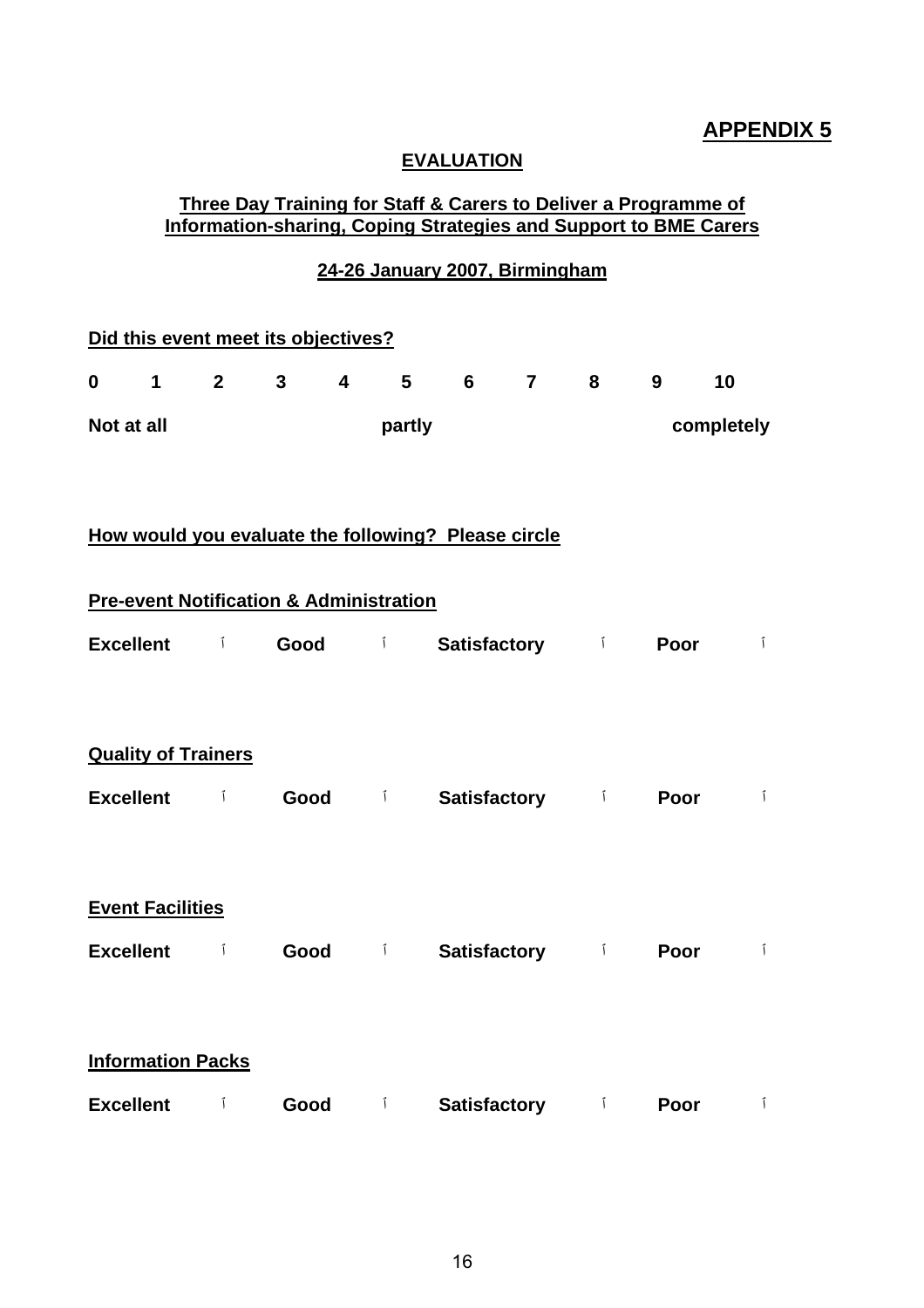**Remarks Which parts of the Training did you find most useful?** 

**Which parts of the Training did you find least useful?** 

**What follow up do you think would be useful to build on this Training Event?** 

**Any other comments:** 

**Thank You**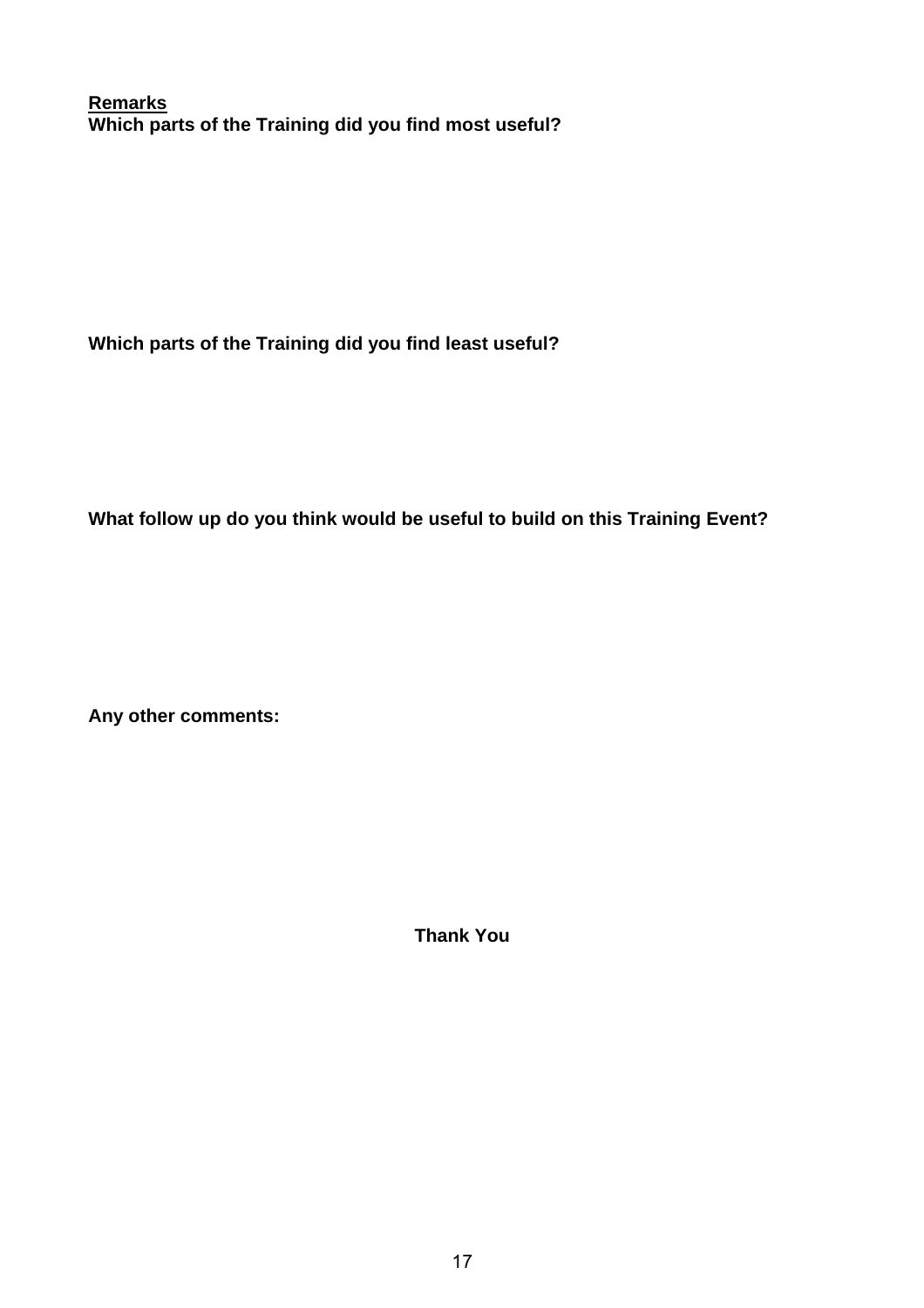# **Feedback Evaluation for BME 3- Day Training Event 23rd, 24th, 25th January 2008**

|   | <b>Content Comments</b>                                                                                                                                                  | <b>Presentat-ion Comments</b> |                                                                                                                                                                                                     | Written<br>materials,<br><b>workbooks</b><br>letc. | <b>Comments</b>                                                  | course.                                                                                                                                                                                                                                                               | List 3 key things you ls there anything else you General<br>gained from being on the would have liked to have Comments/Suggestions<br>covered on the course? | for Improvement                                                                                                                                                      |
|---|--------------------------------------------------------------------------------------------------------------------------------------------------------------------------|-------------------------------|-----------------------------------------------------------------------------------------------------------------------------------------------------------------------------------------------------|----------------------------------------------------|------------------------------------------------------------------|-----------------------------------------------------------------------------------------------------------------------------------------------------------------------------------------------------------------------------------------------------------------------|--------------------------------------------------------------------------------------------------------------------------------------------------------------|----------------------------------------------------------------------------------------------------------------------------------------------------------------------|
| 4 | Reminder, further<br>refined my skills                                                                                                                                   | 3                             | Good, what would<br>help people with sight<br>issues - not to use<br>green pen on flip<br>chart, unable to see                                                                                      |                                                    | sectioned                                                        | 4 Clear and simple and Contact with other carers.<br>carers in the region. Useat present<br>tools<br>to use<br>of<br>in<br>communication<br>and<br>problem solving                                                                                                    | there<br>am<br>sure<br>professionals caring forsomething, I cannot think support.                                                                            | is Good<br>with<br>course<br>Friendly<br>participants                                                                                                                |
| 4 | Found the content<br>very informative.<br>Great framework to<br>work with                                                                                                | $\overline{4}$                | Great visual aids -<br>good idea to have<br>copy of all the slides<br>that were used so we<br>could add notes next<br>to                                                                            |                                                    | 4 Valuable resource                                              | have gained confidence<br>in working within groups.<br>Knowledge gained has<br>been great. Feel valued<br>as a carer, which makes<br>a change!                                                                                                                        |                                                                                                                                                              | the<br>Really<br>enjoyed<br>Thanks to all<br>course.<br>facilitators                                                                                                 |
| 3 |                                                                                                                                                                          | 3                             |                                                                                                                                                                                                     | 3                                                  |                                                                  | Clarity on effective use of Dealing<br>course                                                                                                                                                                                                                         | with<br>stigma and stigma from<br>extended families                                                                                                          | external Specific BME issues                                                                                                                                         |
| 4 | have enjoyed the 3<br>days and learnt new<br>skills to deliver<br>courses in the<br>community to make<br>difference to mine and<br>other lives who are<br>carers like me | 4                             | The quality of training<br>was excellent. It was<br>interactive and<br>enabled me to use<br>and learn skills as a<br>carer and<br>professional. It will<br>enhance my quality of<br>life as a carer |                                                    | 4 Workbook<br>is<br>for me to go andwas<br>deliver it in my city | an Positive feedback.<br>(Idea<br>excellent framework of how I will do differently<br>new<br>one).<br>Communication skills was<br>excellent (dealing<br>with<br>difficult feelings).<br>am<br>confident that<br>can<br>deliver training - practice<br>in group helped |                                                                                                                                                              | suggestion<br>only<br>fruit<br>please<br>have<br>if<br>possible for break times<br>and for morning times. If<br>possible try to<br>have<br>different menu for 3 days |
| 4 |                                                                                                                                                                          | 4                             |                                                                                                                                                                                                     |                                                    |                                                                  | Feel more confidence in More time for role play<br>carrying out group work.<br>Doing presentations in a<br>more confident manner.<br>The need to carry out<br>education<br>carer<br>programme                                                                         |                                                                                                                                                              | The 3 days was a very<br>positive experience for<br>First time I<br>have<br>me.<br>attended a training where<br>positive feedback was<br>given.                      |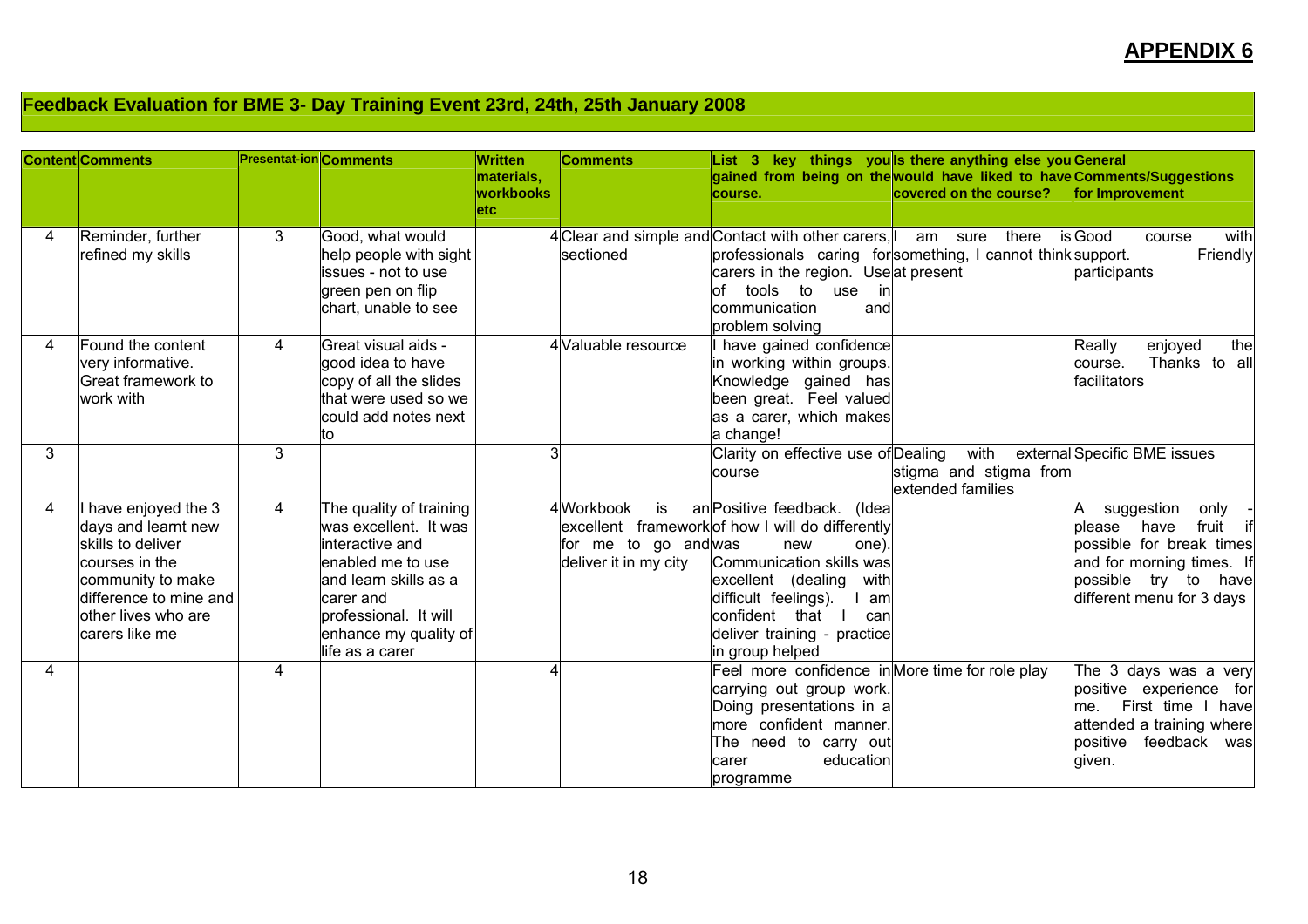|   | <b>Content Comments</b> | <b>Presentat-ion</b> Comments |                        | Written    | <b>Comments</b>                        |                                                | List 3 key things you ls there anything else you General               |                            |
|---|-------------------------|-------------------------------|------------------------|------------|----------------------------------------|------------------------------------------------|------------------------------------------------------------------------|----------------------------|
|   |                         |                               |                        | materials, |                                        |                                                | gained from being on the would have liked to have Comments/Suggestions |                            |
|   |                         |                               |                        | workbooks  |                                        | course.                                        | covered on the course?                                                 | for Improvement            |
|   |                         |                               |                        | etc.       |                                        |                                                |                                                                        |                            |
| 4 |                         | $\overline{4}$                |                        |            |                                        | The level of knowledge More time for role play |                                                                        | I have enjoyed the 3 days  |
|   |                         |                               |                        |            |                                        | people bring to group.                         |                                                                        |                            |
|   |                         |                               |                        |            |                                        | Met people that I will                         |                                                                        |                            |
|   |                         |                               |                        |            |                                        | keep contact with. Built                       |                                                                        |                            |
|   |                         |                               |                        |            |                                        | my confidence level                            |                                                                        |                            |
| 4 |                         | $\overline{4}$                |                        |            |                                        | 4 Very easy and useful The importance of pre-  |                                                                        |                            |
|   |                         |                               |                        |            | to use. Could adapt                    | planning.<br><b>SMART</b>                      |                                                                        |                            |
|   |                         |                               |                        |            | for others to use.                     | reinforced past learning.                      |                                                                        |                            |
|   |                         |                               |                        |            | Clear and precise                      | Confidence to take the                         |                                                                        |                            |
|   |                         |                               |                        |            |                                        | knowledge to groups                            |                                                                        |                            |
| 3 |                         | $\overline{4}$                |                        |            |                                        | Knowledge in planning Stigmas                  | and<br>African                                                         |                            |
|   |                         |                               |                        |            |                                        | sessions. Need to look at Caribbean issues     |                                                                        |                            |
|   |                         |                               |                        |            |                                        | how I use my head in                           |                                                                        |                            |
|   |                         |                               |                        |            |                                        | talking. Improved skills                       |                                                                        |                            |
| 3 |                         | 3                             |                        | 3          |                                        |                                                | Confidence in my ability Specific BME issues and                       |                            |
|   |                         |                               |                        |            |                                        | to facilitate. Increased examples              |                                                                        |                            |
|   |                         |                               |                        |            |                                        | my facilitation skills                         |                                                                        |                            |
| 4 | Every topic covered     | 4                             | Very well presented    |            | 4 Recycled pencils                     |                                                | Knowledge of problem More BME culture for Extremely good               | course                     |
|   | was extremely           |                               | and extremely well     |            | from CD cases?                         |                                                | solving. Attitude - use of those not from BME very informative         |                            |
|   | relevant                |                               | organised and          |            | Brilliant!                             | positive feedback. Skills communities          |                                                                        |                            |
|   |                         |                               | delivered              |            |                                        | listening + role play etc                      |                                                                        |                            |
| 4 |                         | $\overline{\mathbf{4}}$       |                        |            |                                        | How to organise a carers More                  | work                                                                   | on Very welcomed           |
|   |                         |                               |                        |            |                                        | group.                                         | Improve presentation skills                                            |                            |
|   |                         |                               |                        |            |                                        | presentation skills.                           |                                                                        |                            |
|   |                         |                               |                        |            |                                        | bigger insight into the                        |                                                                        |                            |
|   |                         |                               |                        |            |                                        | dynamics of carers                             |                                                                        |                            |
| 4 | Practical/relevant and  | $\overline{4}$                | Clear, well organised  |            | 4Everything in more                    | Re-visiting<br>areas                           | of It was all covered                                                  | really<br>enjoyed<br>the   |
|   | lset in the lives and   |                               |                        |            | detail - very useful as communication. |                                                |                                                                        | course and I have come     |
|   | experience of carers    |                               |                        |            | a resource                             | Recovery<br>hope<br>for                        |                                                                        | away feeling<br>have       |
|   |                         |                               |                        |            |                                        | carers/loss - gave me                          |                                                                        | learned how to take on     |
|   |                         |                               |                        |            |                                        | skill and confidence to                        |                                                                        | ascribed.<br>tasks<br>lthe |
|   |                         |                               |                        |            |                                        | take forward                                   |                                                                        | Thank you                  |
| 4 | Content of course was   | 4                             | Facilitators were very |            |                                        | Confidence in ability to                       |                                                                        |                            |
|   | relevant, precise and   |                               | professional,          |            |                                        | facilitate. Acknowledging                      |                                                                        |                            |
|   | extensive               |                               | approachable and       |            |                                        | strengths.<br>own<br>vour                      |                                                                        |                            |
|   |                         |                               | very encouraging       |            |                                        | Ability to be honest about                     |                                                                        |                            |
|   |                         |                               |                        |            |                                        | things you are not sure of                     |                                                                        |                            |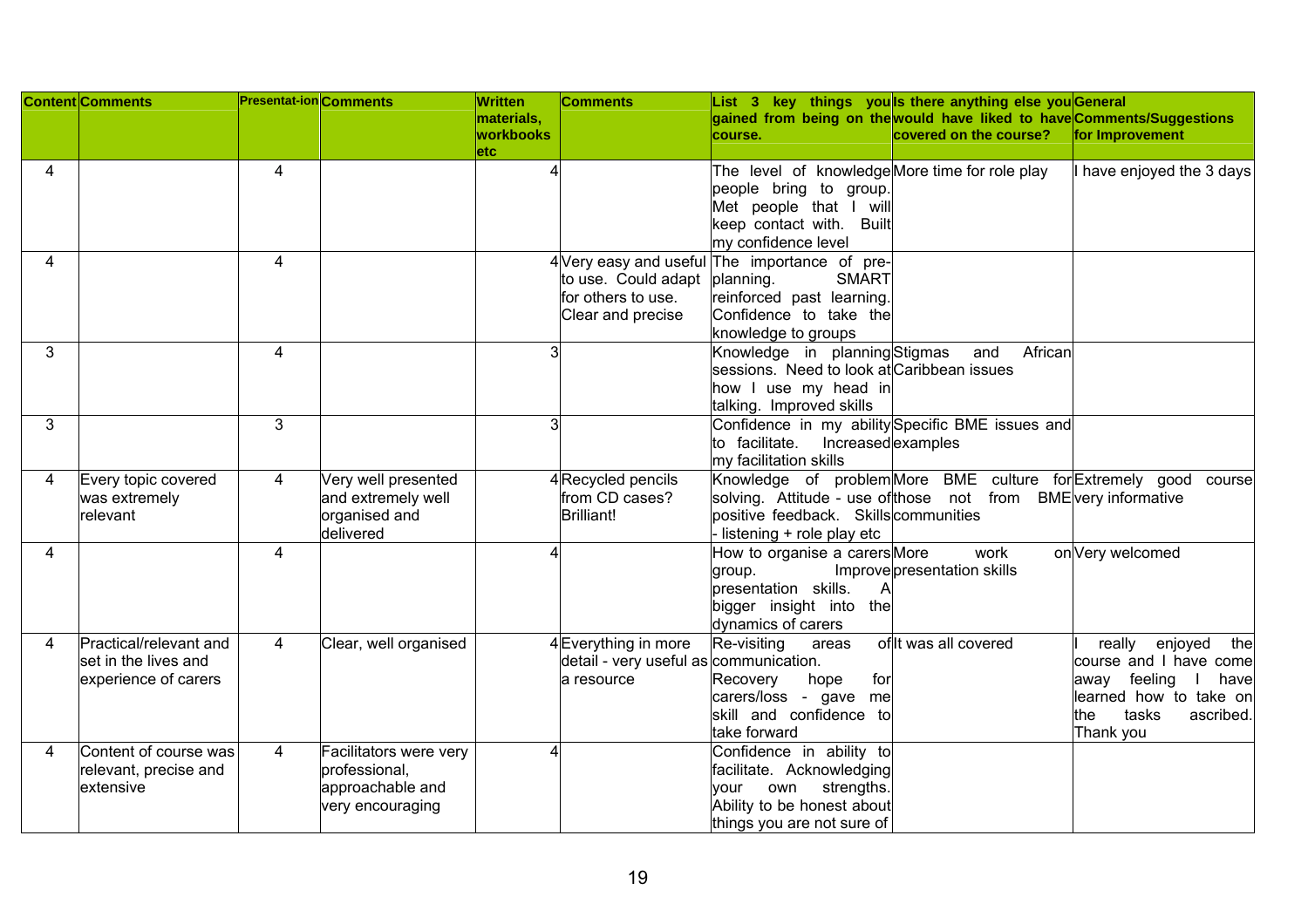|   | <b>Content Comments</b>                               | <b>Presentat-ion</b> Comments |                                                                                                    | Written                          | <b>Comments</b>                                                                                                                                  | List 3 key things you ls there anything else you General                                                                         |                                                                                                 |                                                                                                    |
|---|-------------------------------------------------------|-------------------------------|----------------------------------------------------------------------------------------------------|----------------------------------|--------------------------------------------------------------------------------------------------------------------------------------------------|----------------------------------------------------------------------------------------------------------------------------------|-------------------------------------------------------------------------------------------------|----------------------------------------------------------------------------------------------------|
|   |                                                       |                               |                                                                                                    | materials,<br>workbooks<br>letc⊹ |                                                                                                                                                  | gained from being on the would have liked to have Comments/Suggestions<br>course.                                                | covered on the course?                                                                          | for Improvement                                                                                    |
| 4 |                                                       | 4                             |                                                                                                    |                                  |                                                                                                                                                  | Sharing experiences.<br>How to put knowledge<br>into practice. Sensitive<br>issues in group work and<br>how to address           | Government funding -<br>how to apply?                                                           | Enjoyable and<br>informative                                                                       |
| 4 |                                                       | $\overline{4}$                |                                                                                                    |                                  | 4Good knowledge.<br>Practical skill.<br>Positive attitude                                                                                        | Skill to relax                                                                                                                   |                                                                                                 |                                                                                                    |
| 4 | A lot was covered                                     | 4                             | Enjoyed all the people<br>who presented but<br>Peter was somebody<br>enjoyed listening to<br>a lot |                                  | 4 Very easy language<br>easy to understand                                                                                                       | Knowledge. Confidence.<br><b>Skills</b>                                                                                          | For me as somebody<br>who had never been on<br>any courses, it seemed<br>that a lot was covered | learnt a lot of practical<br>skills which you never<br>think about in your daily<br>life generally |
| 3 | Could have a little<br>more on BME specific<br>issues | $\overline{4}$                | Clear presentation                                                                                 |                                  | materials very<br>thorough. Would like hard work! Loads of<br>an electronic version knowledge gained                                             | 4 Very impressed with Specific skills on family<br>work intervention. It's                                                       |                                                                                                 |                                                                                                    |
| 2 |                                                       | $\overline{2}$                |                                                                                                    |                                  |                                                                                                                                                  | Trainers role.<br>Networking. Flexible                                                                                           | More time for role play<br>practice                                                             | Group was too big -<br>limited to no more than<br>18                                               |
| 4 |                                                       | $\overline{4}$                |                                                                                                    |                                  | Carers training.<br>More confidence on<br>facilitating carers<br>training                                                                        | 3Knowledge and skills Information on other BME<br>on delivering a BME specific carers training<br>provided around the<br>country |                                                                                                 |                                                                                                    |
| 4 |                                                       | $\overline{4}$                |                                                                                                    |                                  | 4 Maybe an idea to put Skills on facilitated<br>it on a cd format.<br>Would like to have<br>group work recorded<br>on a cd as a learning<br>tool | groups. Dealing with<br>difficult situations.<br>Knowledge recovery                                                              |                                                                                                 |                                                                                                    |
| 3 |                                                       | 3                             |                                                                                                    |                                  |                                                                                                                                                  | Knowledge and<br>experience from others.<br>Presentation skills. Role<br>play / skills practice                                  | Local contacts. Invite<br>medical professionals.<br>Invite previous trainees                    |                                                                                                    |